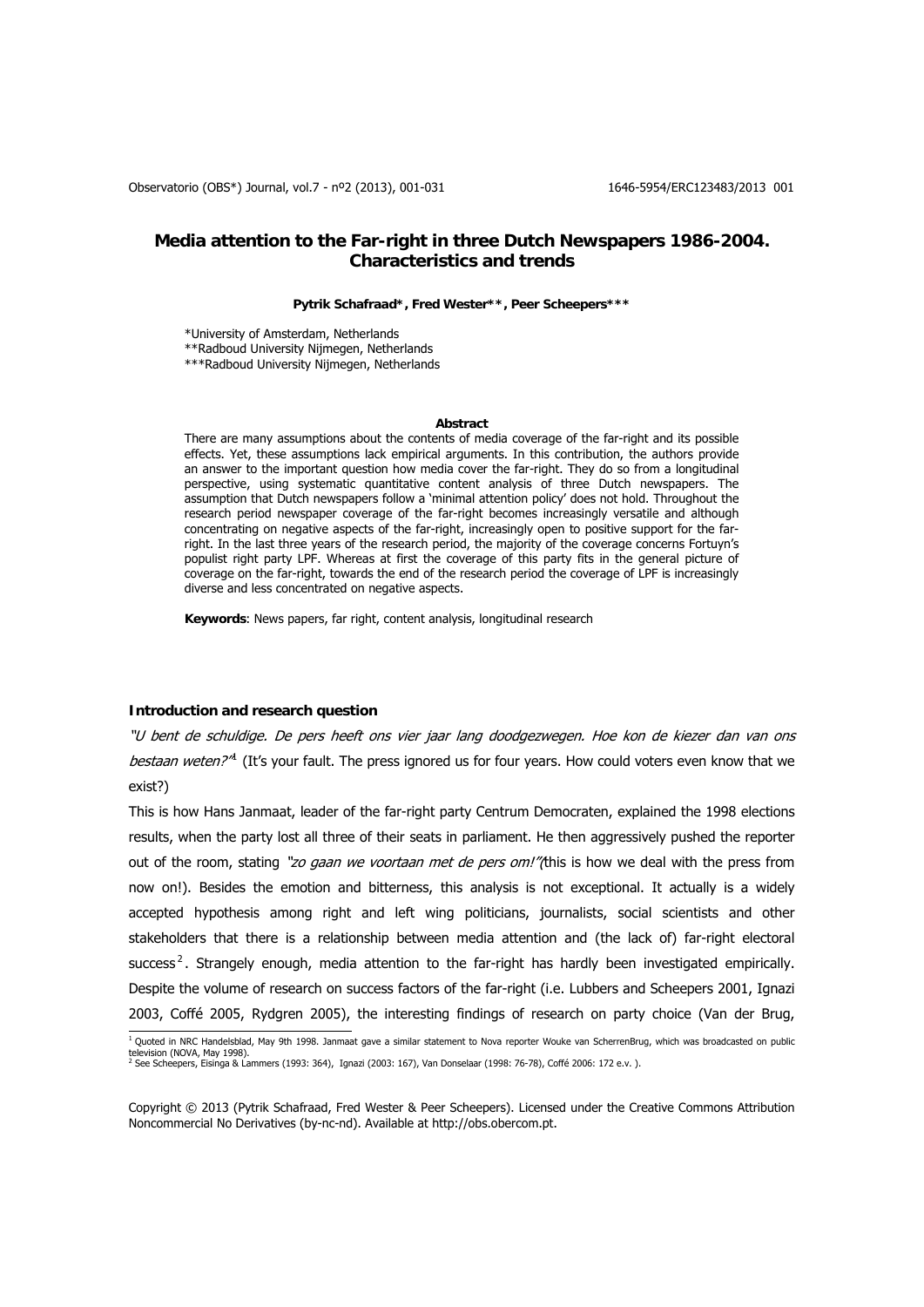Fennema & Tillie 2005: 545) and the broad tradition of research on election campaign news (Kleinnijenhuis et al 2003, Brants & Van Praag 2005, Swyngedouw & Billiet 2002), the coverage of the far-right in the press has not been the object of study so far. Here we address this gap analysing the variation in the coverage of the far-right in the Dutch press. Our leading question is: how do media cover the far-right? More precisely, we look at newspaper coverage of the far-right in three national dailies over the period of 1986-2004, which implies comparative questions about the variation over time.

## **The far-right in the Netherlands 1980-2004: electoral fluctuations**

In 1979, the then single Dutch far-right party NVU (Nederlandse Volksunie, Dutch People Union) radicalised under new leadership, which then lead to the formation of a new, milder far-right party, Centrumpartij (CP, Centre Party). Its leader, Hans Janmaat, would quickly become foreman and figurehead of the Dutch farright for the next 18 years. In 1982 he became the first far-right member of parliament since the Boerenpartij (Farmer party) dissolved in the early 1970s. This 'success' continued until spring 1984 when the party reached 2.5% of the votes in the European Parliament elections. This period is known as the first electoral wave of the far-right (Scheepers, Eisinga & Lammers 1993: 363). The party's electorate shrunk quickly after these elections, while an internal argument lead to the expulsion of Janmaat from the party. He kept his seat in parliament and erected his own party: Centrum Democraten (CD, Centre Democrats). This period can be seen as the *first electoral decline* (ibid: 364). Both CP and CD participated in the elections of 1986 but did not succeed in obtaining a seat in parliament. The period until 1989, when Janmaat re-entered parliament is called the first period of stable marginality (ibid). From Janmaat's second entry on, the *second electoral rise* of the far-right (mainly CD and CP's follow up party CP'86) took place until shortly before the local elections of March 1994 when the far-right gained a total of 88 seats in local councils, plus three seats in parliament, gained during the May 1994 parliamentary elections. Thereafter the second electoral decline continued until NIPO surveys showed a marginal 1% or less voters from July 1998 on. This *second period of marginal stability* continued into the new millennium (Eisinga et al 1998: 93, CBS). In 1998, the CD did not return in parliament and CP'86 was disbanded by court order, due to continued racist propaganda and behaviour of its leaders. In the next years, the far-right front was rather silent, besides characteristic internal quarrels with accompanying erection and disolvement of new parties. Janmaat died in 2002. With the entry of Pim Fortuyn and his parties from the end of 2001 on, a new period seems to have begun where populist right parties attract voters from similar backgrounds as the farright did in its successful periods (Van der Brug 2003: 102). In 2002 a short period of extreme electoral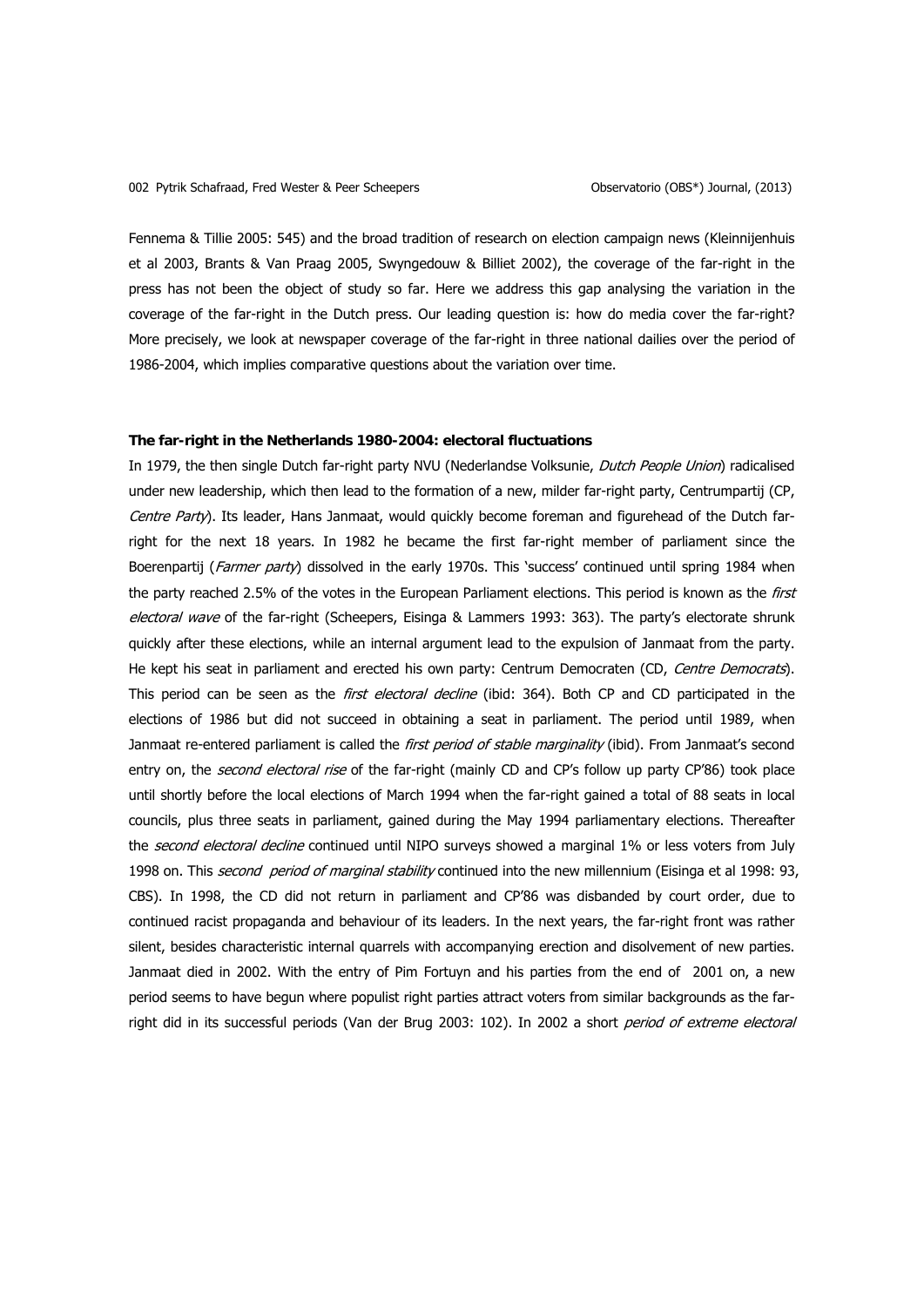<span id="page-2-0"></span>

growth of populist/far-right is followed by a *period of electoral decline* from the last quarter of the year until 2004, when a period of stabilisation seems to embark.

# **Media coverage of the far-right**

In order to provide an answer to our research question we must first investigate which aspects of the newspaper coverage are relevant. For that, clues can be found in sociological and political science literature. In this section we critically investigate the value of these clues, which will lead to a more specific elaboration of our research question: how do Dutch newspapers cover the far-right?

# **The level of media attention**

In his study on far-right voting, Lubbers expected to find a relationship between (a) the amount of articles on the far-right and on their main target in the nineties: asylum seekers and (b) far-right voting (Lubbers 2001: 166, Lubbers & Scheepers 2001: 434). An increase in the amount of coverage (on both indicators) was supposed to positively relate to the relative amount of far-right voters. These hypotheses have been tested for two Dutch and one German newspaper(s). The outcomes of Lubbers' study show opposite effects on both variables in the two countries. In the German case, an increase in media attention to the far-right was related to an increase of far-right voting, as predicted. But an increase of the amount of articles on the far-right in the Netherlands was related to a decrease of far-right votes. While the frequency of articles on asylum seekers in the Netherlands was related to an increase in far-right votes, in Germany it had a negative effect (Lubbers: 2001: 193, Lubbers & Scheepers 2001: 441).

The study of Lubbers and Scheepers only focused on the number of articles rather than the contents of these articles. Hence it fails to consider the contents that may help to solve the puzzle of the contradictory findings. The increasing amount of articles in Dutch newspapers on the moment of decreasing support for the parties CD and CP'86 in April and May 1994 may well be explained by a negative content of news coverage<sup>[3](#page-2-0)</sup>. That would be a reversal of Lubbers' hypothesis: "the higher the media attention to extreme right wing parties, the larger the likelihood of voting for an extreme right-wing party" (2001: 166). In this light, the contrasting results of Lubbers' two case studies form a puzzle that can only be solved by a study of the contents of the coverage on the far-right. The question of the amount of media attention to the farright must be extended by the question of how newspapers cover the far-right.

<sup>&</sup>lt;sup>3</sup> Which is assumed by others like Van Donselaar (1998: 77) and Ignazi (2003: 167) based on the widely covered internal power struggles and the publication of<br>three undercover journalists' stories in the weeklies Nieuwe R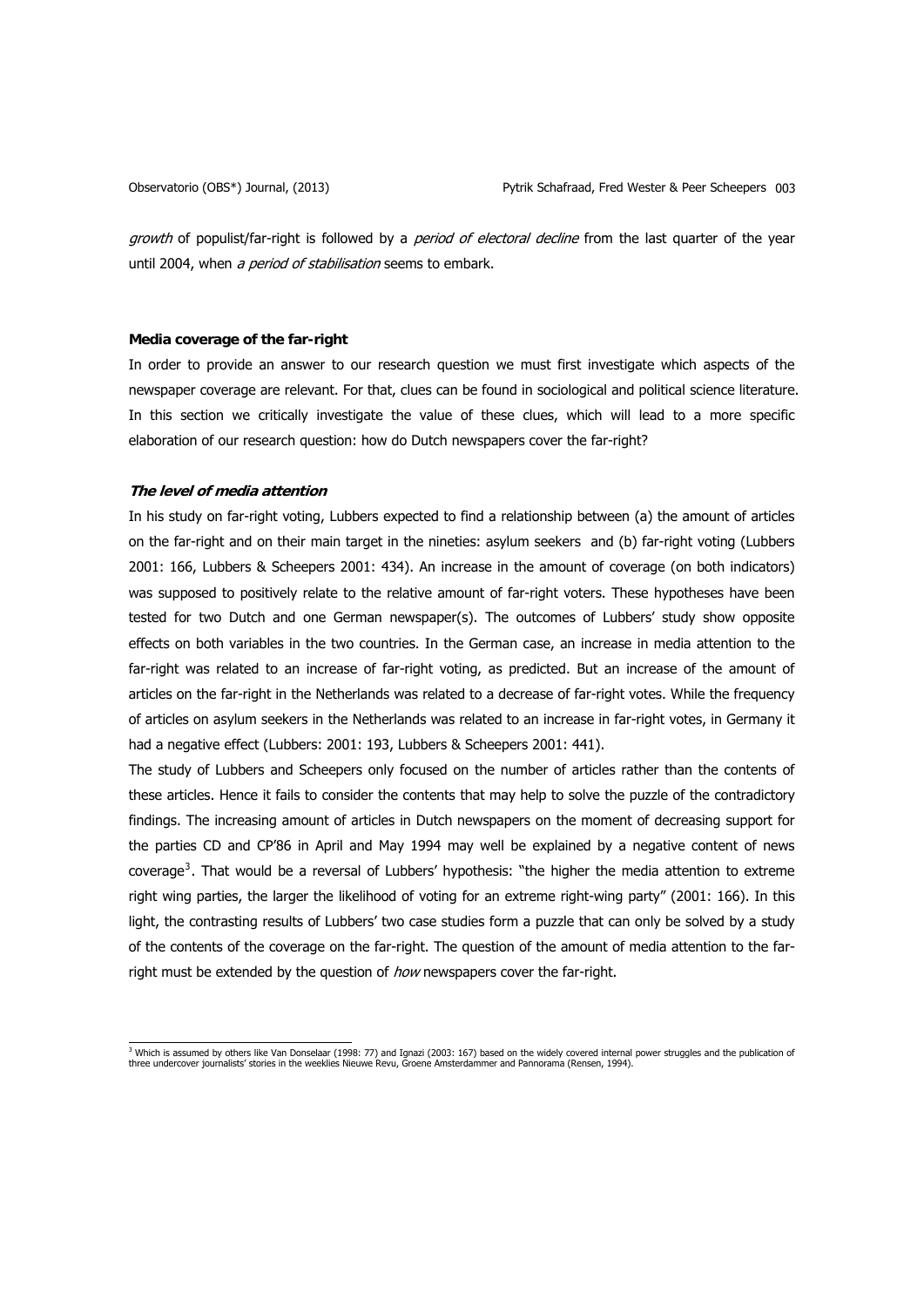#### <span id="page-3-0"></span>**The contents of media attention: far-right actors and far-right ideology**

In one of the scarce studies on the relationship between the media and the far-right, Van Donselaar characterises this relationship as "hostile" (Van Donselaar 1998: 39). In the documentation on the issue, the very aggressive quotes of far-right leaders about journalists are easy to find<sup>[4](#page-3-0)</sup>, but Van Donselaar also states that the media were very harsh on the far-right during the election campaigns of 1994 (ibid: 41). Multiple under cover journalists published shocking articles and books on Centrum Democraten enforcing an "image of bandits and Nazism" (ibid: 41, see also Rensen 1994). Based on an interview study and media output, Van Donselaar proposed an interaction model of the media and the far-right, that includes three media strategies: 'systematically ignoring' the far-right, 'stigmatising' the far-right and 'judging consequences of far-right ideology<sup>'[5](#page-3-0)</sup> (Van Donselaar 1998: 46). The first strategy is what is also called the 'minimal attention policy'. It suggests that for our purpose we must look at formal aspects of attention, meaning size and position of coverage. The assumed existence of the minimal attention policy suggests that if media report on the far-right they will keep it to a minimal size and inconspicuous place in the newspaper. Stigmatising the far-right suggests it is important to consider possible different roles the farright is featured in news articles. Do these enable stigmatising or not? The third strategy suggests analysis of the presence of far-right ideology in the coverage, which is confirmed by Walgrave and De Swert who found a relation between the level of attention to typical far-right issues in the media and far-right voting percentages (Walgrave & De Swert 2004: 495).

Journalists are mostly reserved about covering the far-right, while the far-right seeks ways to make it into the press (Van Donselaar 1998: 77-78). Although Van Donselaar did not research the coverage systematically, his interaction model does point to the tension between the news value of the far-right and the fact that many journalists are cautious to overexposing the far-right because of possible electoral effects.

From these considerations we derive that a study of the contents of media coverage of the far-right must focus on four aspects of media attention:

• Volume attention:

o Meaning the amount of articles within a timeframe;

We distinguish two indicators of formal attention: size of articles and position in the newspaper. Formal attention:

- o How prominent is the far-right in the coverage, measured in size and position of the articles?
- o What part of the coverage of the far-right is front page news?

 4 Van Donselaar mentions a few from news papers and other media (1998: 40, 43), but Fortuyn was notorious for it too. At several occations he broke off interviews with the BBC and the Dutch news programs of NOS, RTL4 and Radio 1 (Weer ruzie met de pers, NRC Handelsblad 4 May 2002, Ook bij BBC haalt Fortuyn het einde niet. Trouw 4 May 2002). *b* Our translations.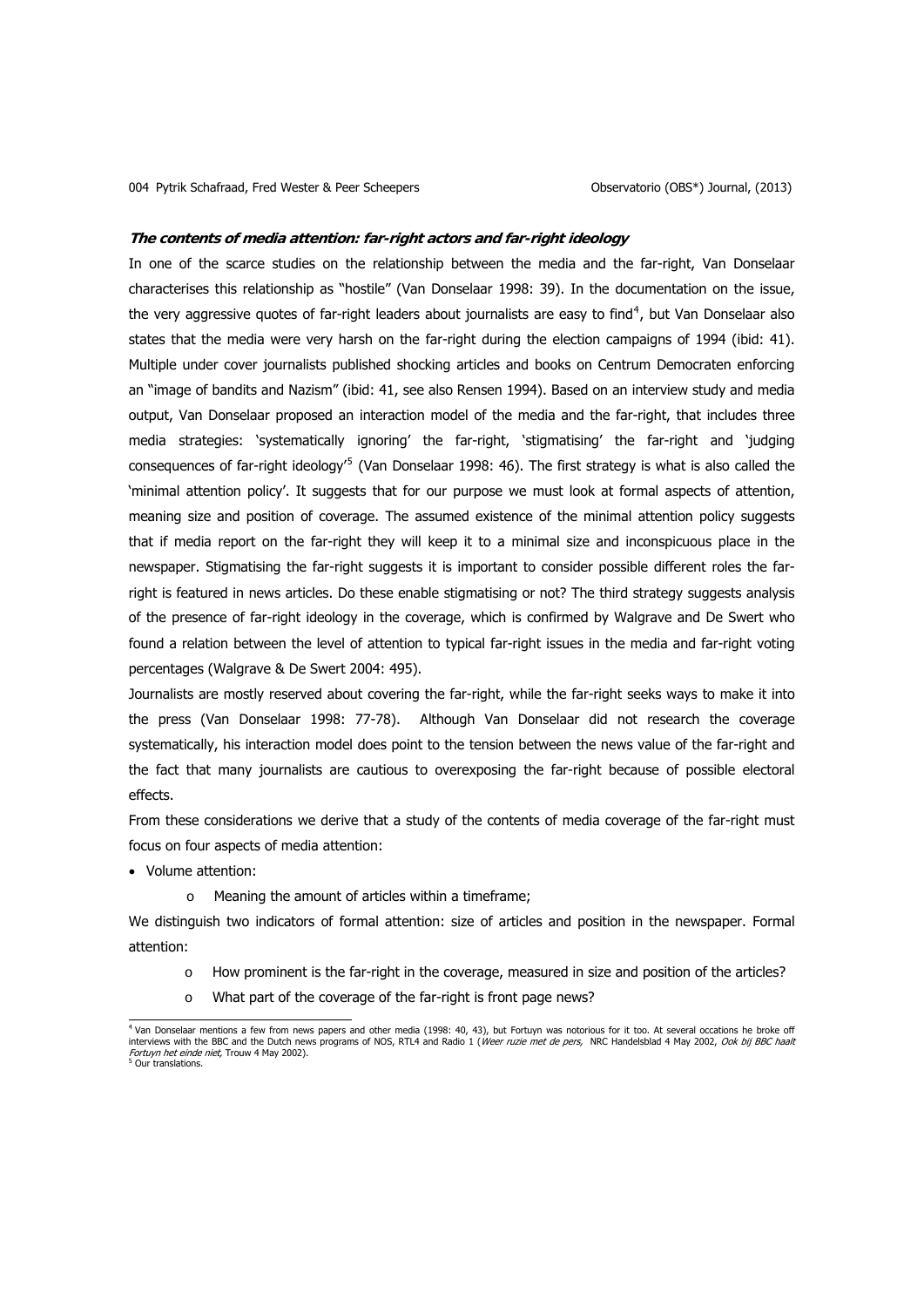For substantial attention we distinguish the passive or active representation of far-right actors, the situational role in which they are represented and the presence of far-right ideological standpoints.

- Substantial attention:
	- o To what level is the far-right represented passively (mentioned) and actively (paraphrased and quoted)?
	- o In which situations does the far-right play a role?
	- o Which far-right ideological issues are represented in the newspaper coverage?

# **The content of media attention: support of stakeholders**

For both voters' opinions on political issues and their evaluation of political parties, the confirmation, denial or (possible) legitimation of these opinions by third parties is proven important. In research on far-right violence, it has become clear that the direction and amount of this violence, depends on the visibility, resonance and legitimation, as "mechanisms of positive and negative feedback processes (Koopmans & Olzak 2004: 223)" in the media. Also, the reactions of politicians to right wing violence depend on who the violence is directed to and how this is reported in the media (Koopmans 2001). Important stakeholders, of whom this feedback descends, are politicians, journalists and experts whose message is almost exclusively accessible through the media. Research on far-right voting shows that far-right parties must be evaluated as 'normal democratic parties' by voters, in order to increase the chance of being considered to be voted for (Van der Brug, Fennema & Tillie, 2005: 546, 561).

These outcomes point out that it matters how non-far-right stakeholders (such as other politicians, journalists, experts and other voters) relate to the far-right or far-right standpoints. The primal source of information on these attitudes for voters is the media coverage of the far-right. Therefore we analyse a third aspect of media coverage of the far-right: *support attention*. This means we will analyse the proportion of coverage containing positive or negative support from stakeholders for the far-right, or for far-right ideological standpoints. Attention to support is measured in the news coverage here, although support attention can also be found in editorials, opinions and letters to the editors. First the relative amount of coverage on the far-right that contains support of any kind at all provides an answer to the question, if the far-right is portrayed in the coverage as important enough to deal with at all or not. Then the balance between positive and negative support gives insight in how much the far-right is presented as a 'normal democratic party'. A high level of negative support implies an emphasis on the abnormal position of the far-right, while a greater share of positive support points to a more normal representation in the coverage. This leads to two research questions: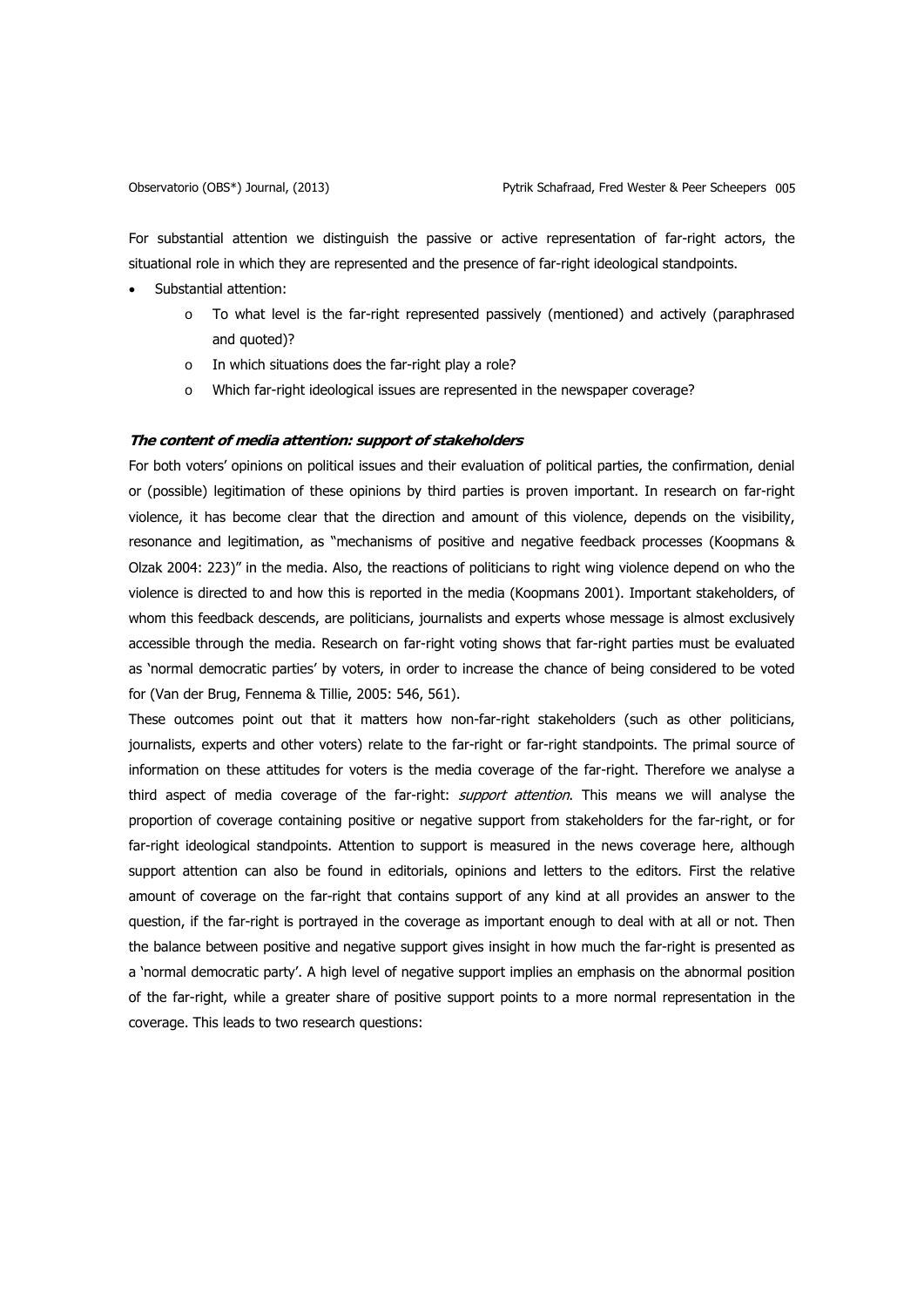- Support attention:
	- o What part of the newspaper coverage contains non-far-right actors' attitudes towards the far-right?
	- o How do non-far-right actors relate to the far-right actors and to far-right ideological standpoints in the newspaper coverage?

# **Longitudinal variation**

As the electoral history of the Dutch far-right is full of ups-and-downs and contains multiple key events, some variation in media attention can be expected. Therefore the second question we answer in this chapter is whether there were any changes in the media attention to the Dutch far-right between 1986 and 2004? Our main interest in the longitudinal variation therefore, is whether this variation developed in a particular direction.

# **Quality and popular newspapers**

Drawing from the work of Steward, Mazzoleni & Horsfield (2003) we postulate three hypotheses about quality and popular newspapers and test them, looking at differences between the popular De Telegraaf and quality papers de Volkskrant and NRC Handelsblad. A general difference between quality and popular newspapers revealed in various studies is that quality newspapers pay more attention to politics and political parties (Scholten & Ruigrok, 2006: 10, 24; Kleinnijenhuis et al., 2007: 98). It would be logical to expect that this also applies to specific political parties, in this case far-right political parties. Therefore we expect the following:

- H 1 de Volkskrant and NRC Handelsblad pay more volume and formal attention to the far-right than De Telegraaf.
- H 2 de Volkskrant and NRC Handelsblad pay more attention to (a more diverse range of) substantial attention aspects than De Telegraaf.
- H 3 de Volkskrant and NRC Handelsblad pay more attention to support attention aspects than De Telegraaf.

# **Left-leaning and right-leaning newspapers**

Although the period of polarisation in Dutch society is over, newspapers still carry traces of political orientation. The Dutch media system developed within the borders of what Hallin and Mancini call the democratic-corporatist model, which, among other features, included political parallelism in the press (2004: 178). This means newspapers were often affiliated to political parties. This parallelism has declined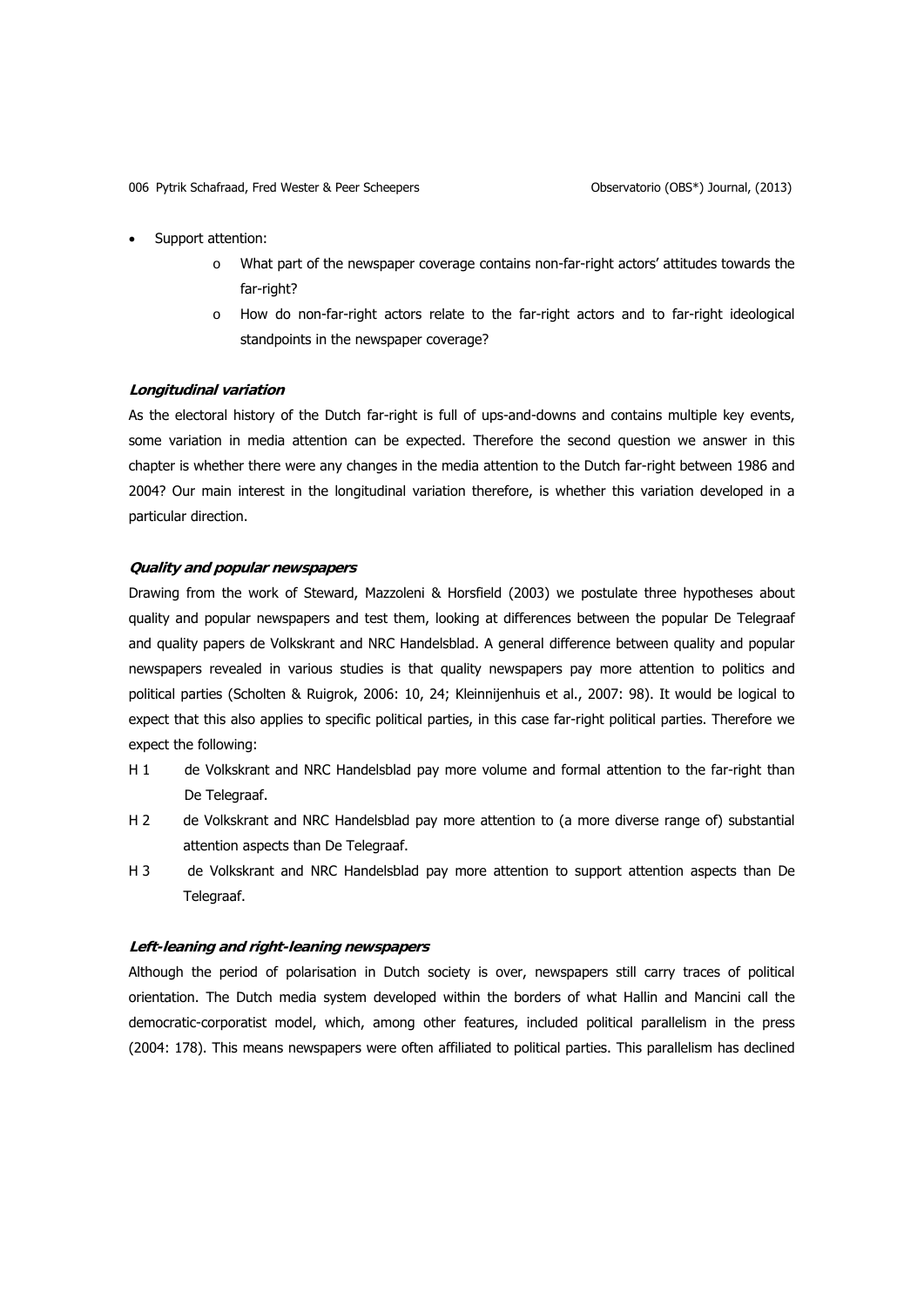<span id="page-6-0"></span>

over recent decades, at least in the formal sense. However, former partisan papers, or their successors, can still be characterised along left-right lines (Hallin & Mancini, 2004: 180). We therefore expect to find differences between the left-leaning Volkskrant and right-leaning NRC Handelsblad and Telegraaf:

- H 4 de Volkskrant paid more attention to volume and formal attention than NRC Handelsblad and de Telegraaf.
- H 5 de Volkskrant paid more substantial attention to the far-right than NRC Handelsblad and de Telegraaf.
- H 6 de Volkskrant paid more support attention to the far-right than NRC Handelsblad and de Telegraaf.

# **Data**

Three Dutch national daily newspapers were used for this study. De Volkskrant (progressive/liberal), NRC Handelsblad (conservative/liberal) and De Telegraaf (popular). (Ward 2005: 126). These newspapers were selected because they all belong to the most widespread newspaper titles in the country, each more or less cater to a distinct readership (Kaiser 1994: 128). The research period reaches from 1986 to 2004. The year 1986 was chosen as a starting point because that year roughly marks the point in several countries where the far-right was in a similar position of low voting percentages and started to grow (again) (Mudde 1998: 49, 132, 189). The period reaches until 2004 because that is the nearest election year before the start of this study and it includes interesting new developments on the far-right side of the political spectrum with the follow-up of the 'old' far-right parties with new 'populist right wing' parties (see Van der Brug & Fennema 2003, Van Praag 2003).

We choose to delineate our research by concentration on election periods, defined as two months preceding national or European parliamentary elections and the month directly after the elections. In this way, the corpus is considered to cover the entire campaign period as well as the reactions to and effects of the electoral results. This total period was expected to contain the most dense coverage of the far-right, and is the most likely to include changes in the newspaper coverage of the far-right because of changes in the political situation or relevant events that are most likely to occur around elections<sup>[6](#page-6-0)</sup>. Drawing the samples from complete dense periods also avoids the bias of fragmentation, that is may result from aselect drawn samples (Wester & van Selm 2006: 128).

Within these set periods we collected all news and background articles containing at least one far-right actor or the far-right as a general term. The electronic data source Lexis Nexis Academic (LNA) as well as

 6 Although we are aware of the fact that at several moments outside of the electoral periods important 'news moments' have occurred such as the intensively covered attacks on migrant homes in Germany during the early nineties. So our corpus is not intended to cover all moments of change, it is not set out as historic complete, but to identify relevant factors.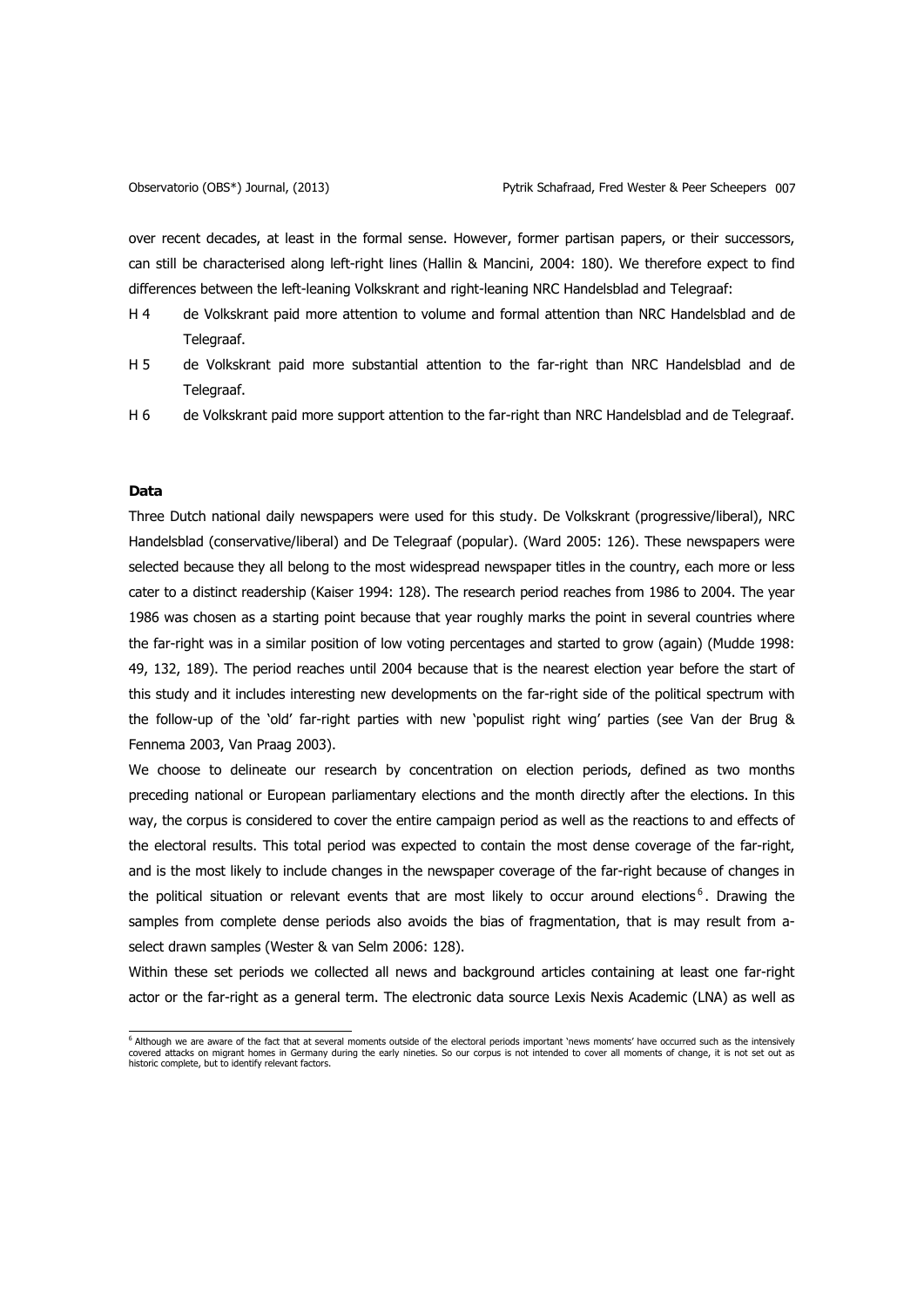<span id="page-7-0"></span>Micro Fiche archives of Radboud University and the National Library were used for data collection. All relevant articles were drawn from theses sources using a key word list and data collection protocol developed previously for this purpose, taking historical, sociological and political science reviews into account (Schafraad, Wester & Scheepers 2006). The use of this instrument allows for a structured, relevant, reproducible collection of all relevant material.

In principle, we took the complete sub-universes of each paper in each election year as our corpus, except in those cases where the size of the universe allowed drawing a random sample. In those cases, we used Morris' formula for small population sampling to draw a random sample<sup>[7](#page-7-0)</sup>. A total of 1932 articles featuring at least one far-right actor where coded. After data collection, it turned out that the EP elections of 1989, 1994, 1999 were too small to be considered individually. The 1999 case ( $n = 21$ ) was excluded from the analysis and the 1989 and 1994 EP data were integrated in the national parliament election case of the same year. This yields seven election years between 1986 – 2004 on which we collected and analysed newspaper articles.

### **Measurement**

In section 3 we have argued the importance of including certain aspects of the contents of newspaper coverage of the far-right in the research. Here we explain how these aspects were operationalised in our instrument.

The two aspects of formal attention were measured by coding (1) the size of articles in three categories and (2) whether the article featured on the front page or not.

The first aspect of substantial attention, the question how far-right actors are represented in the coverage, has been operationalised as follows: (1) the instrument notes the presence of far-right actors in the article and (2) whether it includes statements, standpoints or quotations from these actors, which then is a first indicator of kind of attention. Also the situational role of the far-right actor is coded (second aspect of substantial attention) in terms of: participating in elections, political actuality, in legal conflict, extraparliamentary confrontation, or internal events and affairs as a second indicator of the kind of attention. The third aspect of substantial attention, presence of far-right ideological stand points is the subject of the next series of variables in the instrument. The ideology of the far-right is difficult to pin point and includes significant variations between parties as well as over time. Whereas some are explicit about abolishment of the democratic political systems, others are only anti-democratic in the sense that the party structure is extremely hierarchical. The idea of a strong state originally meant a strong military organisation and having

 7 http://uregina.ca/~morrisev/Sociology/Sampling%20from%20small%20populations.htm. We added 10% to the calculated minimum size to secure a sufficient sample size in case of missing values and other fall out of data.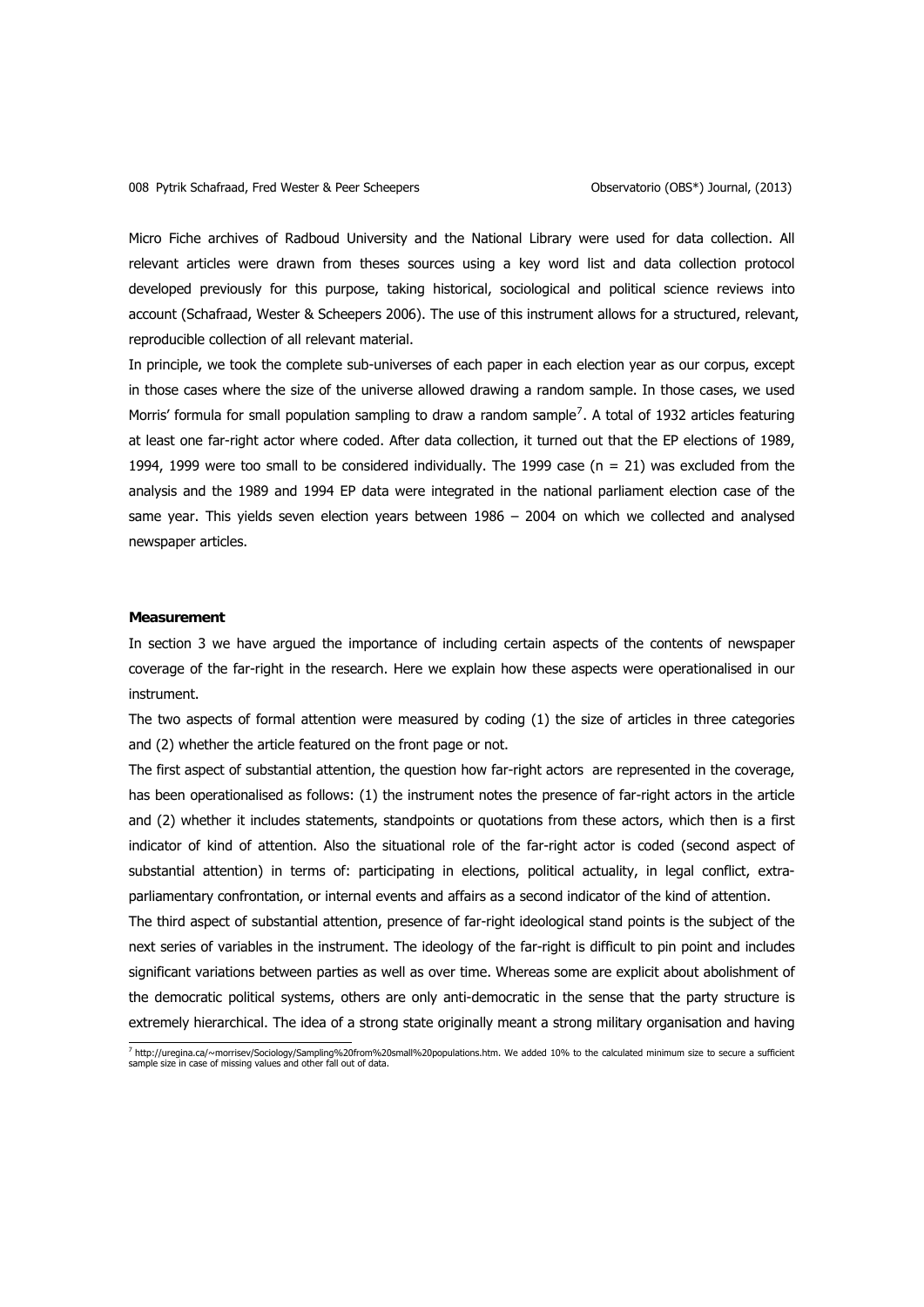<span id="page-8-0"></span>a para-military section within the party, most contemporary far-right parties translated this feature into a strict law & order program (Kitchelt 1997: 30, Ignazi 2003: 34). Still, most authors agree on the next general ideological standpoints: (1) anti-democratic issues and (2) anti-progressive attitudes, (3) populism, (4) nationalism, (5) xenophobic and (6) exclusionist attitudes, (7) strict law and order attitudes and emphasis on (8) traditional values (Kitchelt 1997: 29-32, Mudde 1998: 274, Ignazi 2003: 20 e.v., Fennema 2003: 482-486, Coffé 2005: 45-47).

The attention to (positive and negative) support is operationalised in two steps. A first variable records if an article included non-far-right actors who have an explicit and demonstrable attitude or relation towards the far-right, or to far-right ideological standpoints. The non- far-right actors variable distinguishes progressive political parties, liberal political parties, conservative political parties, civil society organisations, government (organisations) and civilians or voters as a last category. These six categories represent the most influential actors in the political sphere around the far-right. Their attitude towards far-right actor(s), or the far-right ideological standpoints is coded as positive/agree, negative/disagree, neutral or unknown. We distinguished articles that include exclusively non-far-right actors with positive or exclusively negative attitudes, articles with both positive and negative attitudes and articles with exclusively neutral attitudes towards the far-right. Six well trained coders and the first author coded 1281 newspaper articles. Reliability of the coding was calculated twice, shortly after the coders received training and after the coding work was all done. After the first calculations the coders received extra training, to deal with complicating issues found in the data. A three-fold reliability calculation was used, including percentage of agreement and two different calculations of Scott's π (Scott 1954, Wester & van Selm 2006). This procedure was chosen because many of the crosstabs had a strong deviation of a normal distribution, while the formulas assume a more or less normal distribution, which is an issue, although often occurring, content analysists have not yet developed a proper solution to, yet (Neuendorf 2002: 151). By applying our three-fold procedure, however, we argue to have dealt with each of the weaknesses of the individual techniques $8$ .

Ten percent of the data was double coded. And reliability was calculated for each variable. Most variables had a sufficient (%agreement >.9, π between .67 and .80), or good (π > .80) reliability score on all three measures. The variables 'far-right actor named', 'far-right actor paraphrased', 'role in elections', 'role in

<sup>8</sup> Formulas reliability:

Percent agreement: Total number of agreements/n = pa

Scott's pi: (total number of agreements) – (expected number of agreements) ----------------------------------------------------------------------------

(total number of codings) - (expected number of agreement)

Or: Scott's pi: PAo – Pae --------------

1-PAe (cf: Scott 1955, Neuendorf 2002: 154, Wester & van Selm 2006: 139)

For a full report on the evaluation of the reliability figures readers can contact the first author.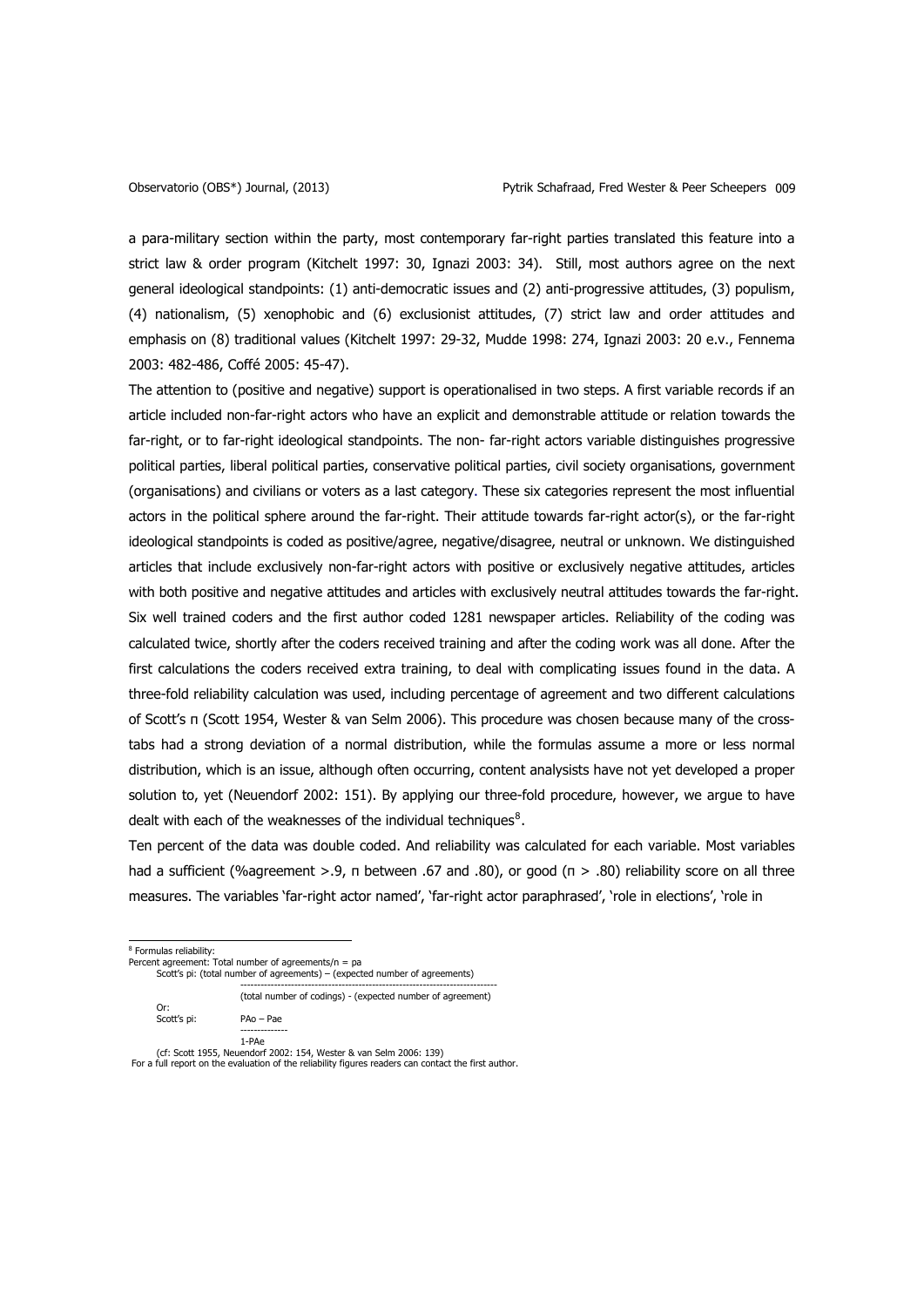<span id="page-9-0"></span>political actuality' and 'non-far-right actors with a negative attitude towards the far-right' had an insufficient score on one or more of the measures. This means part of the variation found for these variables in the data may be caused by coding errors and must be considered with greater care.<sup>[9](#page-9-0)</sup>

# **Results**

#### **Volume attention**

Volume attention was measured as the average number of articles per day and was calculated as follows. For each election year we calculated the number of news days based on 13 week periods, except for 1989 and 1994 (18 and 19 weeks). In cases where we used random samples for further analyses, the actual number of news articles in the population had to be estimated, based on the proportions in the sample. The actual number of news articles was then divided by the number of days. A T-test was used to test the significance of the mean differences between election years and between newspapers at .05 level.

Overall, the Dutch newspapers printed one article per day that at least mentions the far-right in one way or another. Throughout the research period the volume attention fluctuated quite considerably. In some of the electorally more successful years it was above average, but in other 'success' years it decreased greatly,

| <sup>9</sup> All calculated reliability levels: |        |              |              |
|-------------------------------------------------|--------|--------------|--------------|
|                                                 | Agree% | п (fw)       | n(m)         |
| Frontpage                                       | .96    | .94          | .87          |
| <b>Size</b>                                     | .94    | .90          | .90          |
| Named/mentioned                                 | .80    | .60          | $.04*$       |
| Paraphrased                                     | .81    | .63          | .48          |
| Quoted/cited                                    | .90    | .80          | .72          |
| Role in elections                               | .81    | .62          | .62          |
| Role in political actuality                     | .84    | .69          | .53          |
| Role in legal conflict                          | .94    | .88          | .71          |
| Role extraparliamentary                         | .95    | .89          | .76          |
| Role internal positive                          | .94    | .87          | $.59*$       |
| Role internal negative                          | .90    | .80          | $-0.01**$    |
| Role different                                  | .95    | .89          | $.13*$       |
| Non-far-right actor pos. att.                   | .86    | .72          | $.42*$       |
| Non-far-right actor neg. att.                   | .71    | .41          | .40          |
| anti-progressive standpoints                    | .96    | .92          | $-03**$      |
| anti-democratic standpoints                     | .97    | .96          | $.48*$       |
| populist standpoints                            | .95    | .89          | $.25*$       |
| nationalist standpoints                         | .96    | .91          | $-01**$      |
| xenophobe or exclusionist                       | .99    | .99          | .92          |
| law & order standpoints                         | .97    | .94          | $.64*$       |
| traditional values standpoints                  | 1      | $\mathbf{1}$ | $\mathbf{1}$ |
| Average                                         | .91    | .80          | .75          |

\*) these levls have a negative bias due to the abnormal distribution in the cross-tabs and were therefore not considered in the evaluation of the reliability of the variable (>.25 difference between two π calculations).

\*\*) the absolute disagreement for 'role internal negative' was 1. n values ought to be between 0 and 1 (Scott 1955). For other variables marked with \*\* similar<br>distributions were found. These levels were not considered in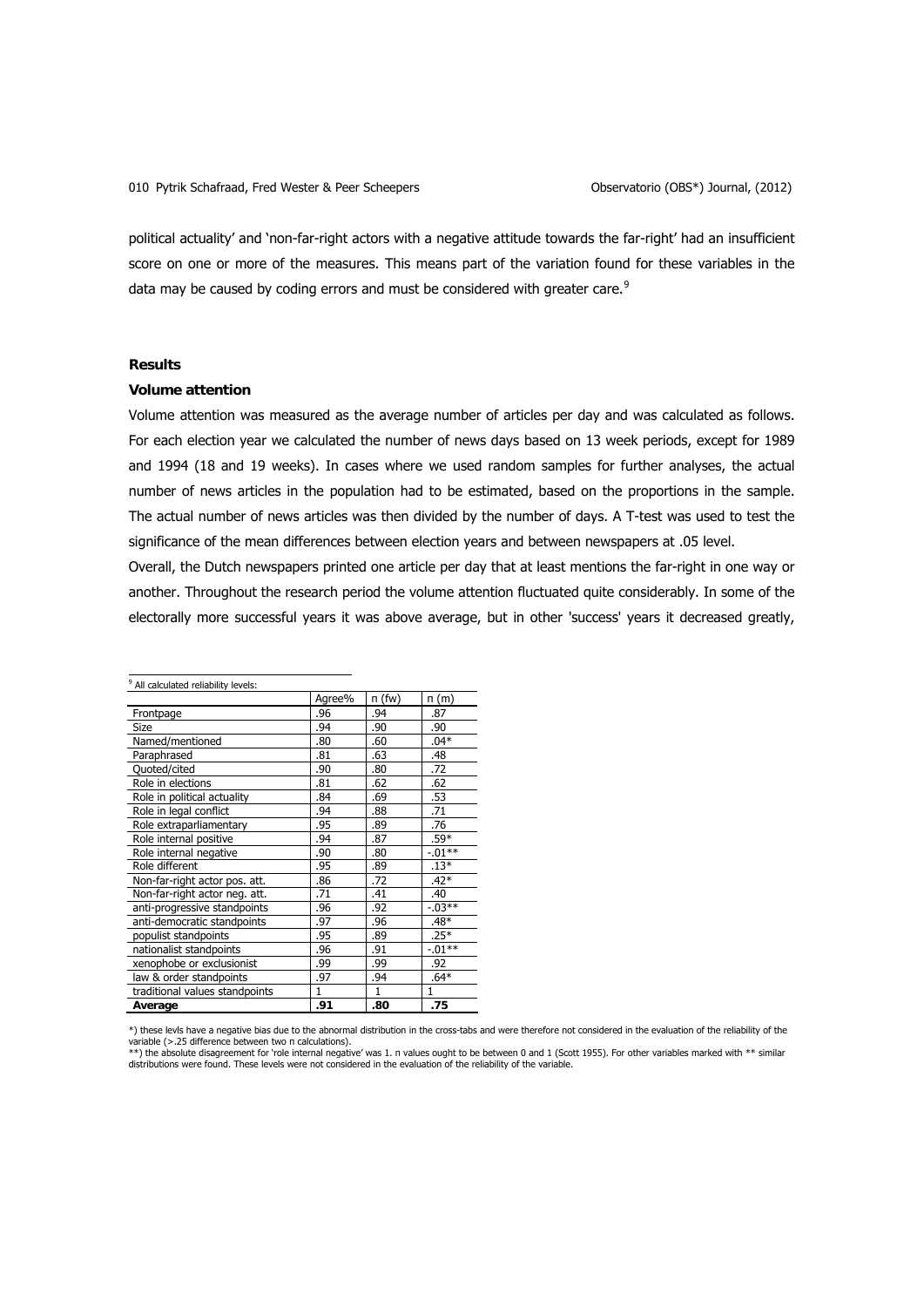compared to the previous year, as in 1989. In 1999 there was so little media attention to the far-right that we had to exclude that year from further analysis.

| Election year | Newspaper | VK             | <b>NRC</b> | Tel            | Total      |
|---------------|-----------|----------------|------------|----------------|------------|
| 1986          | N         | 60             | 37         | 21             | <i>118</i> |
|               | x per day | 0,79           | 0,47       | 0,27           | 0,51       |
| 1989**        | N         | 32             | 30         | 15             | 77         |
|               | x per day | 0,28           | 0,26       | 0,13           | 0,23       |
| 1994**        | N         | <i>102</i>     | 131        | 45             | 278        |
|               | x per day | 0,92           | 1,18       | 0,42           | 0,84       |
| 1998          | N         | 34             | 44         | 17             | 95         |
|               | x per day | 0,44           | 0,58       | 0,22           | 0,42       |
| 1999 ***      | N         | $\overline{z}$ | <i>10</i>  | $\overline{z}$ | 19         |
|               | x per day | 0,09           | 0,13       | 0,03           | 0,08       |
| 2002          | N         | 387            | 299        | 116            | 802        |
|               | x per day | 5,09           | 3,93       | 1,53           | 3,52       |
| 2003          | N         | 171            | 157        | <i>180</i>     | 508        |
|               | x per day | 2,25           | 2,07       | 2,37           | 2,23       |
| 2004          | N         | 21             | 86         | 30             | 137        |
|               | x per day | 0,28           | 1,13       | 0,4            | 0,6        |
| Total         | N         | 814            | 794        | 426            | 2034       |
| Average       | x per day | 1,27           | 1,22       | 0,67           | 1,05       |

**Table 1. Average number of articles per day\*** 

 $*$ ) the differences between years and between newspapers have been tested,  $p < 0.05$ . The differences discussed in the text are all significant.

\*\*) TK + EP is  $\overline{18}$  (105 news days in 1989) or 19 (111 news days in 1994) weeks instead of 13.

\*\*\*) In further analysis the election year 1999 is excluded because of its sample being too small.

There are significant differences between newspapers, especially between de Volkskrant and NRC Handelsblad on one side, and the popular paper De Telegraaf on the other, which is not surprising since the latter has less news content in general (Scholten & Ruigrok 2006: 8). Its average number of articles on the far-right is only half of the average number in de Volkskrant and NRC Handelsblad.

# **Formal attention**

Visibility is the central idea behind the formal aspect of attention to the far-right. Formal attention was measured as the size of articles, front page appearance, headline appearance and prominence of the farright in articles.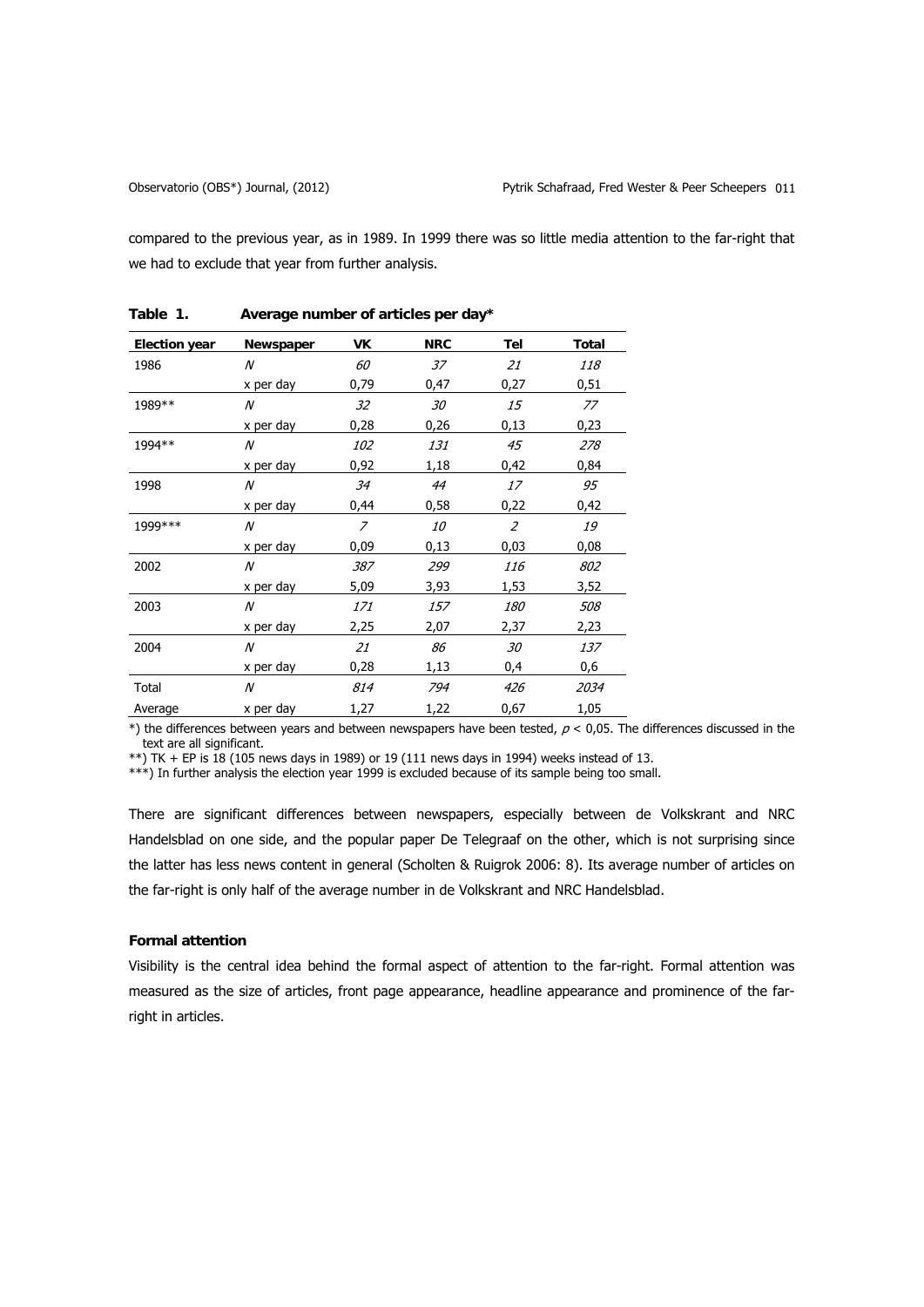#### <span id="page-11-0"></span>Size of articles

The second variable measuring formal attention is the size of the article. Well over 50% of the newspaper coverage on the far-right are longer articles (400 or more words), while 14% are short reports (less than 150 words) (Table 2). This means the far-right is subject not only to 'short news' type of sections in newspapers. In the eighties the percentage of long articles was less than 40%, but from 1998 on it rose rapidly to sometimes more than 60% (61% in 1998 and 63% in 2004). The trend of the share of short reports has a reversed tapering, going down from 23% in 1986 to a mere 6% in 2004.

| <b>Election year</b>     | 1986 | 1989 | 1994 | 1998 | 2002 | 2003 | 2004       | Total       |
|--------------------------|------|------|------|------|------|------|------------|-------------|
| n                        | 111  | 77   | 223  | 96   | 348  | 338  | <i>122</i> | <i>1315</i> |
| $S \leqslant 150$ words) | 23   | 17   | 18   | 13   | 12   | 14   | b          | 14          |
| M (150-400 words)        | 40   | 47   | 39   | 26   | 29   | 33   | 31         | 34          |
| $L$ ( $>$ 400 words)     | 37   | 36   | 43   | 61   | 59   | 53   | 63         | 52          |
| Total                    | 100  | 100  | 100  | 100  | 100  | 100  | 100        | 100         |

| Table 2. |  | Size of articles (in percentages) |
|----------|--|-----------------------------------|
|----------|--|-----------------------------------|

As Appendix 1 shows, de Volkskrant and NRC Handelsblad both printed significantly more long articles on the far-right than De Telegraaf (56% and 58% vs 37%). De Telegraaf printed mostly medium length articles on the far-right, at 45% that was often 15% more than both other newspapers. It also printed slightly more short articles on the far-right (Tel 18%, vs VK 13% and NRC 12%).

# Position of the article in the newspaper

The next aspect of formal attention is the position of the article in the newspaper, measured as the percentage of the coverage of the far-right published on the front page (see Fig. 1). Only 11% of the coverage of the far-right can be found on the front page of newspapers, a figure that was fairly stable over the years. In the nineties it was slightly less (8% in 1994, 9% in 1998, while in 1989 it was at its highest with 17%). This did not differ between newspapers $^{10}$  $^{10}$  $^{10}$ .

## Prominence of the far-right in the coverage

The fourth aspect of formal attention that has been measured is the prominence of the far-right in the coverage. Figure 1 below shows that until 1994, in over two-thirds of the coverage that includes far-right actors, the far-right had a prominent role. When the far-right was in the papers, it was usually a central figure in the news story. From the next election year on, the percentage dropped significantly. This can be

<sup>&</sup>lt;sup>10</sup> In the electronic source from which we obtained coverage from recent years there is no information on page numbers of Telegraaf articles. Therefore<br>Telegraaf coverage could not be included in this analysis.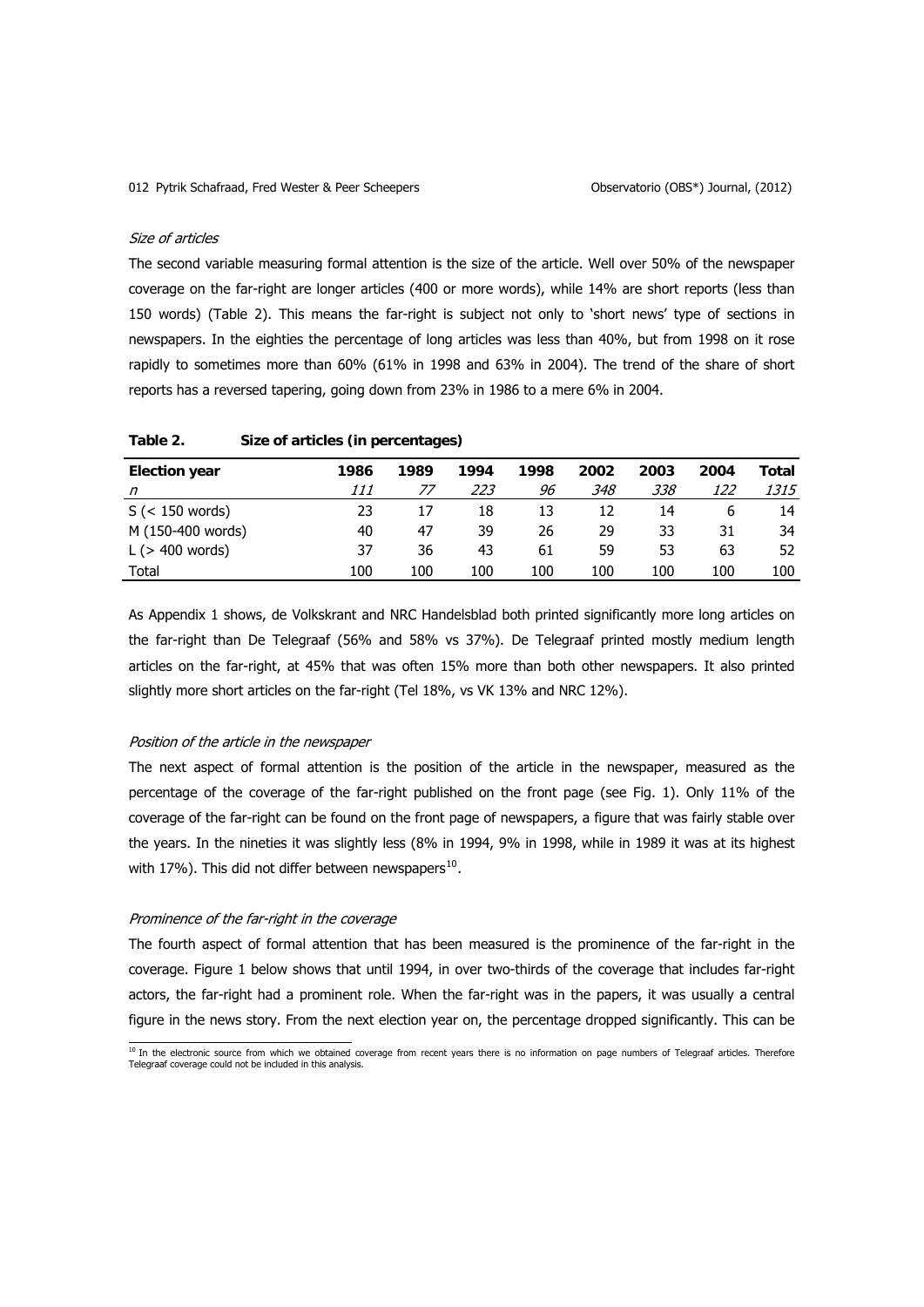interpreted as a sign that the far-right has subordinate roles in articles about other issues as well. Until 1994 the far-right only appeared in the papers if they had a prominent role in news stories, while thereafter they appeared in the papers in minor situations as well.



**Figure 1. Front page and headline appearance and prominence (in percentages)** 

In de Volkskrant and De Telegraaf more than half of the articles featured the far-right in a prominent way, while for NRC Handelsblad the figure is 43% (see Appendix 2).

# Far-right in the headlines

The last aspect of formal attention is the percentage of the coverage mentioning the far-right in the headlines, which means it immediately draws the attention of the reader to the political colour of a central actor in the coverage. This variable works chiefly as an additional variable to the previous one. Figure 1 shows, as expected, similar trends for prominence and far-right as headline news, although the percentage of coverage with the far-right in the headlines was higher than that of far-right prominence in 1986 and 1989. Until the mid-nineties over two-third of the coverage featured the far-right in the headlines; after this the share dropped to 17% in 2004.

In de Volkskrant articles on the far-right had the far-right in their headlines more often (54%) than both other newspapers (Tel 44%, NRC 40%).

# **Substantial attention**

Next the substantial attention in the coverage was considered. With substantial attention the focus lies on far-right actors and far-right ideologies. Substantial attention has been operationalised via four dimensions.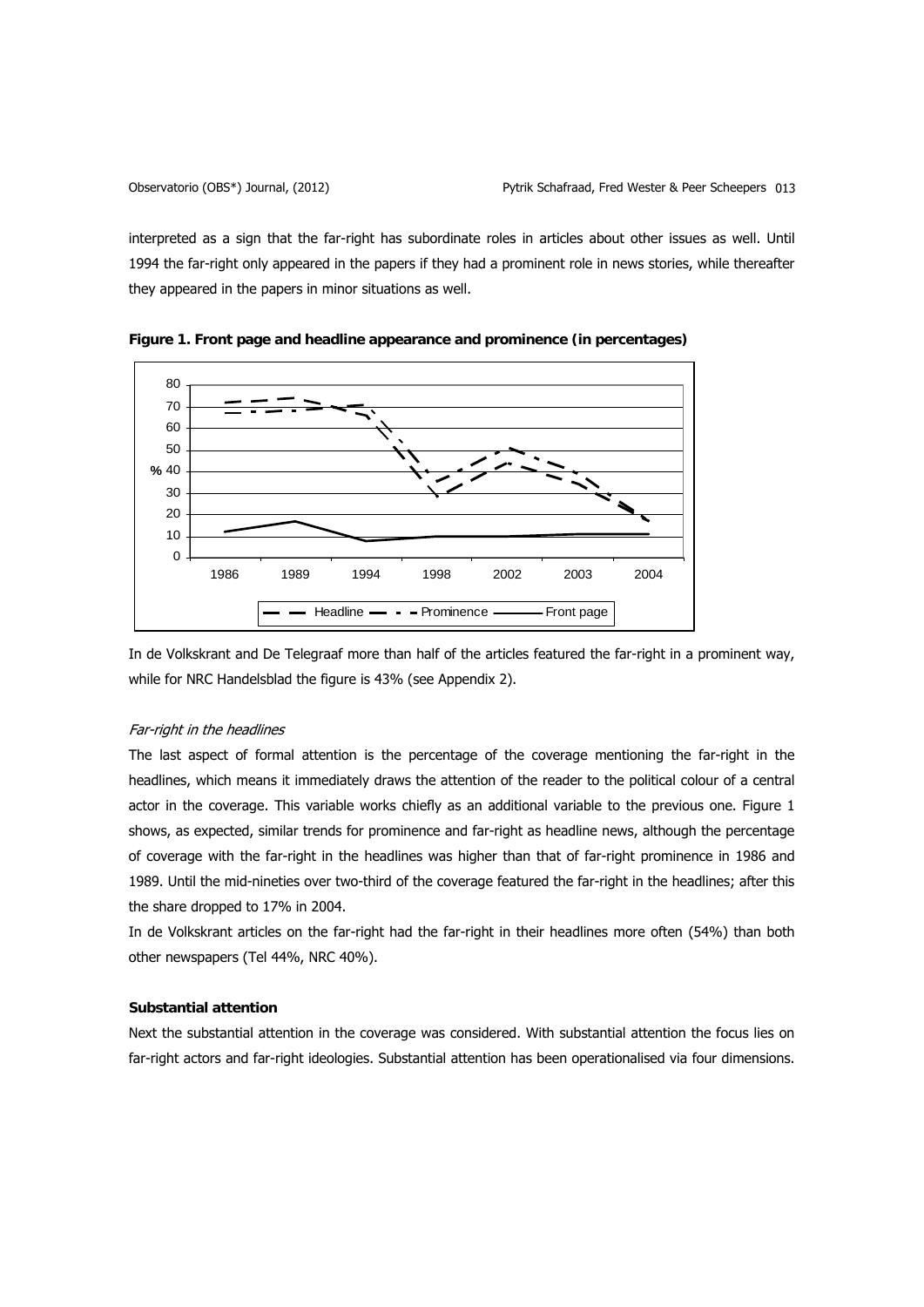First the representation of the far-right actor(s), second the role in which the far-right actor(s) feature, third explicit far-right stigmatising (Van Donselaar, 1998: 52) and fourth the presence of far-right ideological standpoints in the coverage.

# Representation of far-right actors

Far-right representation is the first aspect of substantial attention that has been measured. For every election year, the level of representation was divided into three categories, passive representation (far-right actor only named or mentioned in the article), active representation (far-right actor paraphrased or cited in the article) and no representation. Fig 2 shows the distribution of representation over these categories in all election years. In almost half of the corpus (46%) far-right actors were passively represented. In 53% farright actors were actively represented, which implies that the far-right served (for readers) as a visible journalist resource. In one percent of the articles the far-right was only addressed in general, without naming one or more far-right actors. The division between passive and activerepresentation steadily changed throughout the research period. The share of active representation rose from 27% to 71%. Only in 1994, 2003 and 2004 was there more active than passive representation in the coverage. Between newspapers there were no differences in representation (appendix 3).





## Election news and situated roles of the far-right

The data were collected in an extended period around Election Day. Therefore an overview is given of the percentage of coverage wherein the far-right had a role in the elections (possibly besides other roles) in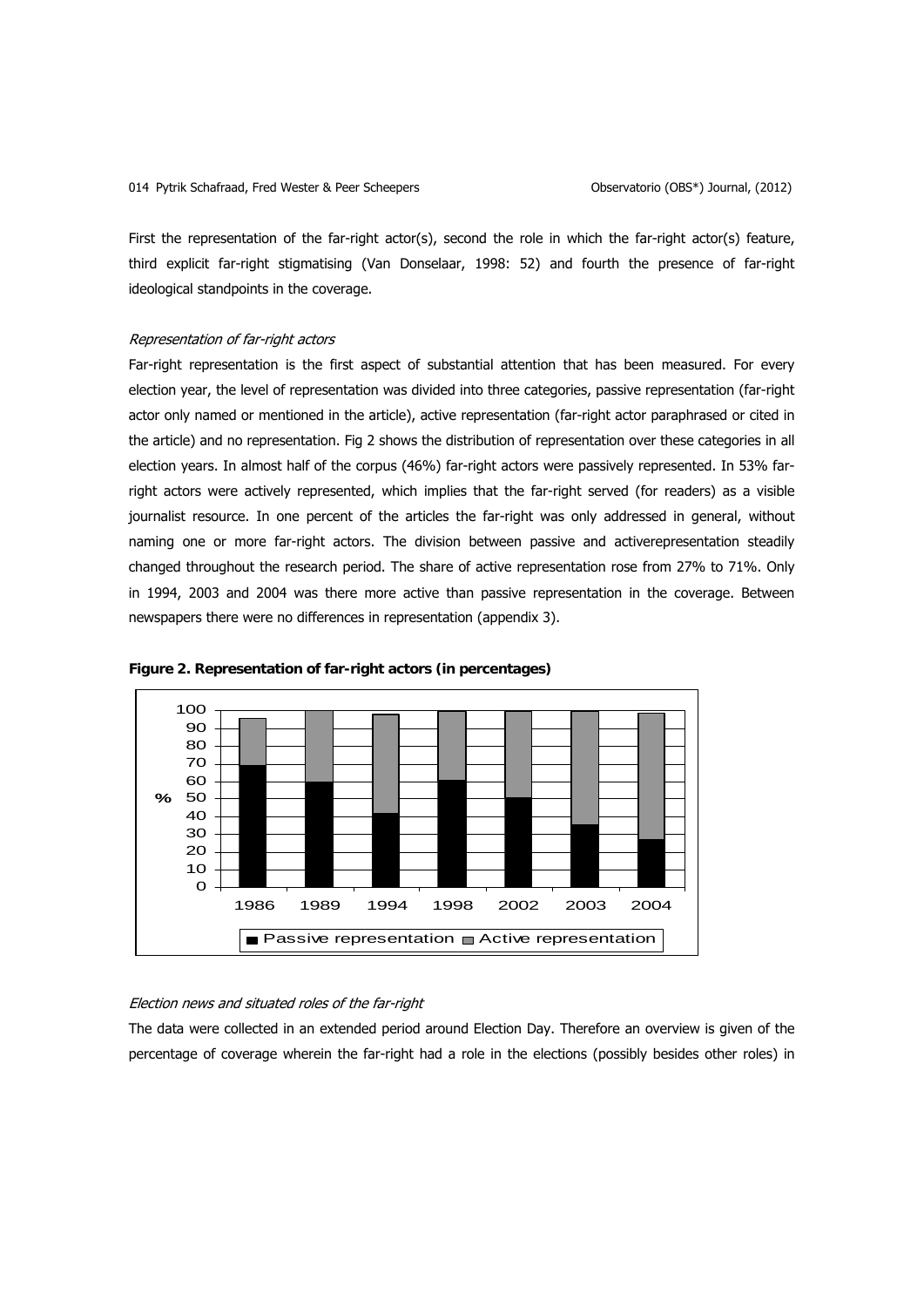Table 3, before we describe the attention to situated roles in which the far-right featured. As we expected, a relatively large share of the coverage deals with the elections, or is in fact election news. 57% of all coverage is about the far-right in elections. The percentage varies over the years between 30% in 2004 and 82% in 1989.

| <b>Election year</b> | 1986       | 1989 | 1994 | 1998 | 2002 | 2003 | 2004 | Total |
|----------------------|------------|------|------|------|------|------|------|-------|
| $\eta$               | <i>110</i> | 77   | 223  | 96   | 348  | 338  | 122  | 1314  |
| In elections         | 47         | 82   | 52   | 74   | 66   | 54   | 30   | 57    |
| Not in elections     | 53         | 18   | 48   | 26   | 34   | 46   | 70   | 43    |
| Total                | 100        | 100  | 100  | 100  | 100  | 100  | 100  | 100   |

**Table 3.Percentage of coverage with far-right in roles in elections** 

Generally, roles in elections gained relatively most attention in de Volkskrant (61%) and least in NRC Handelsblad (53%). Attention to these roles in De Telegraaf is 57% (see Appendix 4).

Other roles of the far-right, as featured in the newspaper coverage, have been analysed as well. When we look at Table 4 it is interesting to note that the coverage dealt as much with far-right-actors in legal conflict (15%) and extra-parliamentary roles (13%) as in 'normal' (parliamentary) roles in political actuality (18%). Only 4% of the coverage contained the far-right in normal internal roles (meaning party conferences, leadership elections, or other party events), while negative internal roles (internal dispute, quarrel, party splits) are present in 10% of the coverage.

In years when there was far-right representation in parliament (especially 1994, 2003-2004), the share of articles on the far-right in political actuality, as expected, was greater. In 1994 when Centrumdemocraten obtained three seats in parliament (and 77 local council seats) there was an increase to 13%, and in 2003 and 2004 when LPF actively participated in parliamentary routine it was even higher (27% and even 55% respectively). In fact, the high percentage for 'a role in political actuality' in 2004 combined with the low percentage of coverage about the far-right electoral roles in that year may indicate tendency of 'normalisation' of the far-right (Van der Brug, Fennema & Tillie 2005: 546).

Table 4 shows that until the late nineties the far-right featured relatively frequently in legal conflicts (18% in 1998, 35% in 1986). In the 2000s that figure dropped below 10%. A similar pattern can be found for the far-right in extra-parliamentary roles (rallies, petitions, but also racist violence). It was at its peak in 1986, with 41%, concerning a great deal of confrontation in the form of anti-fascist rallies against the newly chosen Centrum Partij council members in various cities.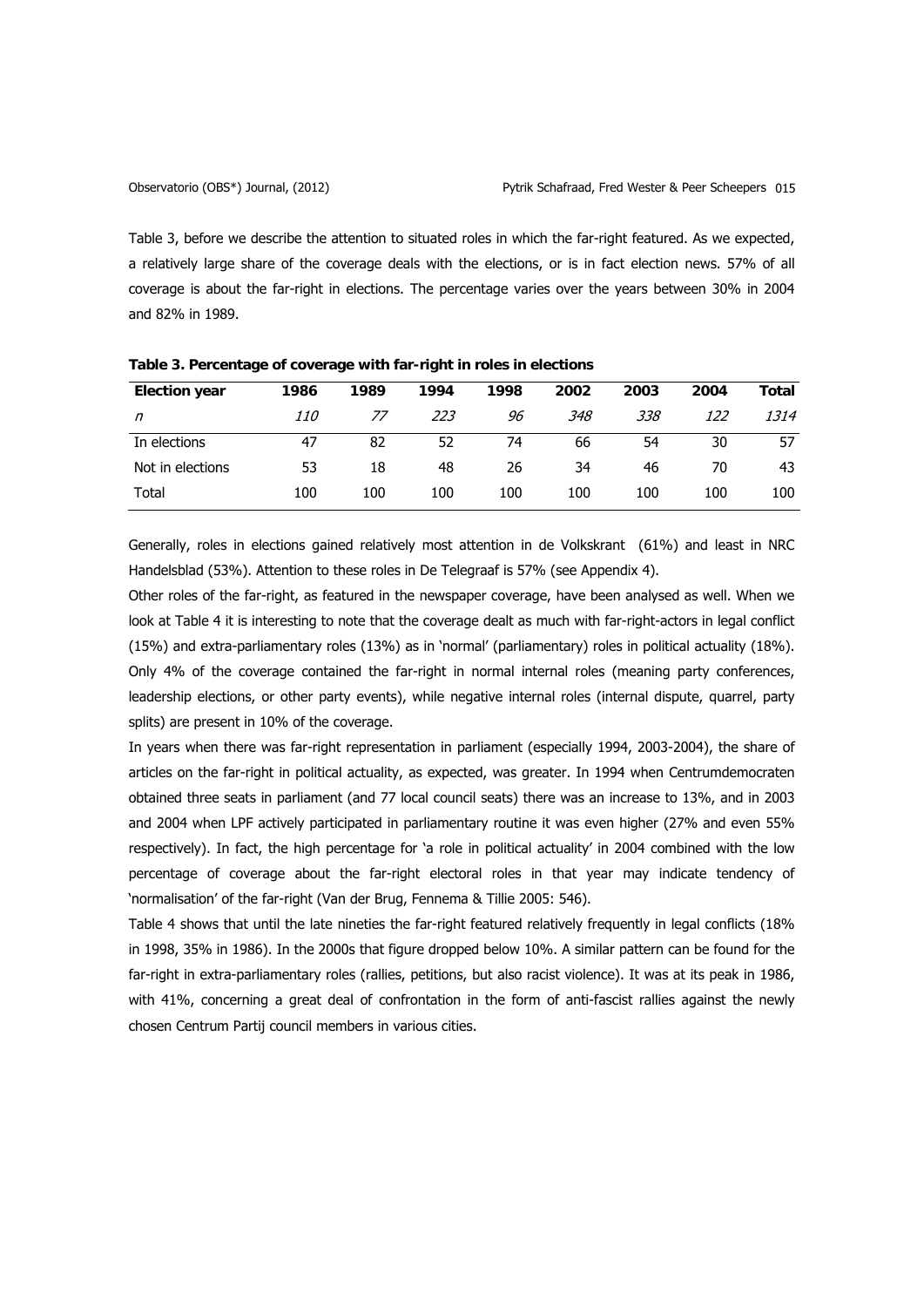<span id="page-15-0"></span>Attention to far-right actors in normal internal situations was continuously about 5% of the coverage, with a dip to almost nothing in 1998 (1%) and 2002 (3%). Newspapers paid much more attention to negative internal situations, peaking at 21% of the coverage in 1994. Here too, there was a divide between the twentieth and twenty-first centuries, with an exception for 2003 (those early elections were held after the coalition break-up due to internal conflicts in LPF). The decrease of the attention to internal conflicts started in 1998, the first election year after the peak year of 1994 (dropped from 21% to 7%).

| <b>Election year</b>            | 1986 | 1989 | 1994 | 1998 | 2002 | 2003 | 2004 | Total |
|---------------------------------|------|------|------|------|------|------|------|-------|
| n                               | 111  | 77   | 223  | 96   | 348  | 338  | 122  | 1315  |
| In political actuality          |      | 4    | 13   | 9    | 10   | 27   | 55   | 18    |
| In legal conflict               | 35   | 31   | 30   | 18   | 5    |      | 9    | 15    |
| In extra-parliamentary activity | 41   | 19   | 16   | 10   | 13   | 4    | 9    | 13    |
| In normal internal situations   | 6    | 5    | 4    |      | 3    | 5    |      | 4     |
| In negative internal situations | 14   | 12   | 21   |      | 6    | 9    |      | 10    |
|                                 |      |      |      |      |      |      |      |       |

**Table 4.Percentage of coverage wherein far-right features in roles** 

Some of the roles of the far-right variables are handled differently by each of the three newspapers in one or more years (see appendix 4). In the three newspapers roles in extra-parliamentary activity and in internal affairs did not feature differently in any significant way. Concerning roles in political actuality there is a difference between de Volkskrant on one side and NRC Handelsblad and De Telegraaf on the other side. VK paid much less attention to the far-right in roles in political actuality than the other two papers (VK 9%, NRC 23% and Tel 20%). The other intriguing difference is between VK and NRC on one side and Tel on the other side and concerns the far-right in legal conflict. Both quality papers (VK 17%, NRC 16%) paid more attention to these roles than the popular newspaper (11%)

The trends described above become clearer on a somewhat aggregated level. Therefore we recoded the specific roles into two groups, one that we assume portrays the far-right positively as legitimate 'normal democratic' parties (role in political actuality and positive internal) and one that emphasises their negative, illegitimate side (in legal conflict and negative internal) $<sup>11</sup>$  $<sup>11</sup>$  $<sup>11</sup>$ . This dichotomy makes visible the level to which</sup> the far-right is (de-) legitimised through the roles in which far-right actors feature (see Van der Brug, Fennema & Tillie 2005). In Figure 3.3, it is shown that the share of negative roles was high in the 80s and 90s, especially in 1994, and then decreased sharply, while the share of articles with the far-right in positive

 11 The other roles, in elections and in extra-parliamentary roles, are excluded from this dichotomy because they either do not have a clear status, or can clearly have both positive and negative connotations (depending on the situation). On top of that it is not clear if extra-parliamentary politics are part of what Van der Brug et al mean with 'normal democratic parties'.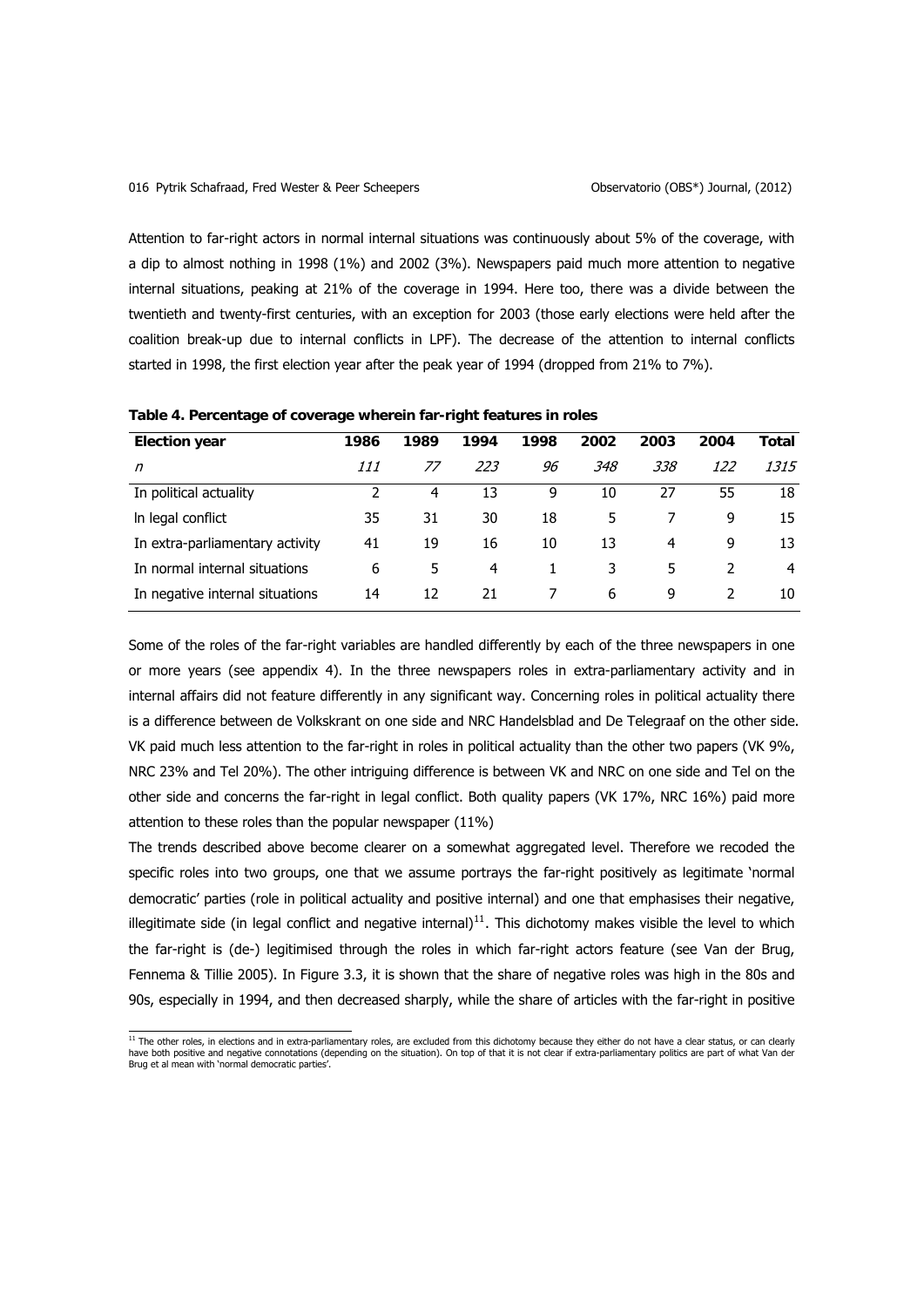roles increased sharply after 1998 marking a break, or turn-around after the demise of the dominant farright parties of the eighties and nineties.





# Stigmatising the far-right

Stigmatising associations with the Nazis or extremist or violent groups are the third aspect of substantial attention in this study. The presence of such associations point the reader in a negative direction when considering the far-right.

These associations are present in about one-fifth of the coverage (Figure 4). Throughout the research period, the percentage grew from 31% in 1989 to about half of the coverage in 1989 (55%) and 1994 (47%) and then decreased to 38% in the relatively quiet year 1998. In absolute numbers 1994 was the peak, while 2003 and 2004 featured much fewer articles with stigmatising associations than the yearly average of 34-40 articles. With the entry of the populist right the percentage dropped very considerably. The policy might be similar, but the image clearly changed. All three dailies contained similar percentages of such associations, there were no between-newspaper differences found (see Appendix 5).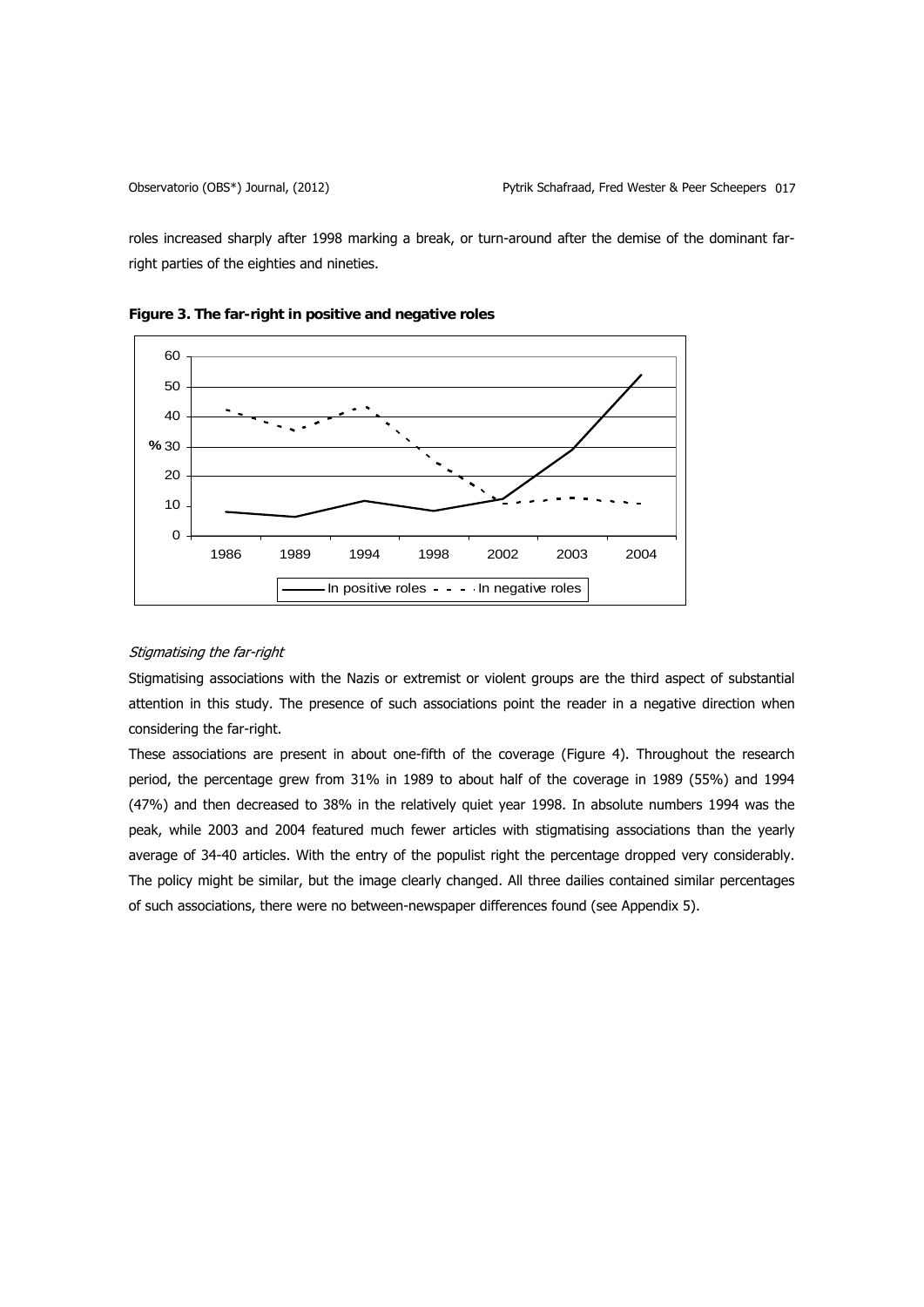

**Figure 4. Percentage of coverage including stigmatising associations** 

# Far-right ideological standpoints

An important final aspect of substantial attention is the presence of genuine far-right ideological standpoints (Mudde, 1998; Ignazi, 2006). The presence of each of these seven was checked in the coverage, but a first indicator of the attention to far-right ideology is the total share of the coverage which contains any of these standpoints, and how much of the coverage does not contain any far-right standpoint at all. These figures are presented in appendix 6. About 33% of all coverage included one or more of the far-right ideological standpoints, in most years roughly varying between 20 and 30%. The exceptions were 1989 (36%) and especially 1994 (54%). In these years, the attention to far-right ideologies was above average. For the rest of the research period there was not much difference between the years, or it could be that the relatively low percentage in 1986 might have suggested less attention to far-right standpoints in the preceding period.

Looking at the attention to specific ideological standpoints reveals a more subtle variation in the news coverage. Not all seven central aspects of far-right ideology received the same amount of attention. In Table 5 the variation between ideological standpoints over the years is presented. Anti-progressive, antidemocratic and traditionalist standpoints hardly featured in the coverage at all. The four other ideological standpoints can be ranked as follows: The most prominent featured ideological standpoints were those containing xenophobic or exclusionist sentiments; 27% of the coverage of the far-right contained such standpoints: 9% of the coverage contained harsh law and order standpoints: almost equally prevalent were anti-establishment (or populist) standpoints (5%) and nationalistic standpoints (4%). The most controversial standpoints also received most attention in the newspaper coverage.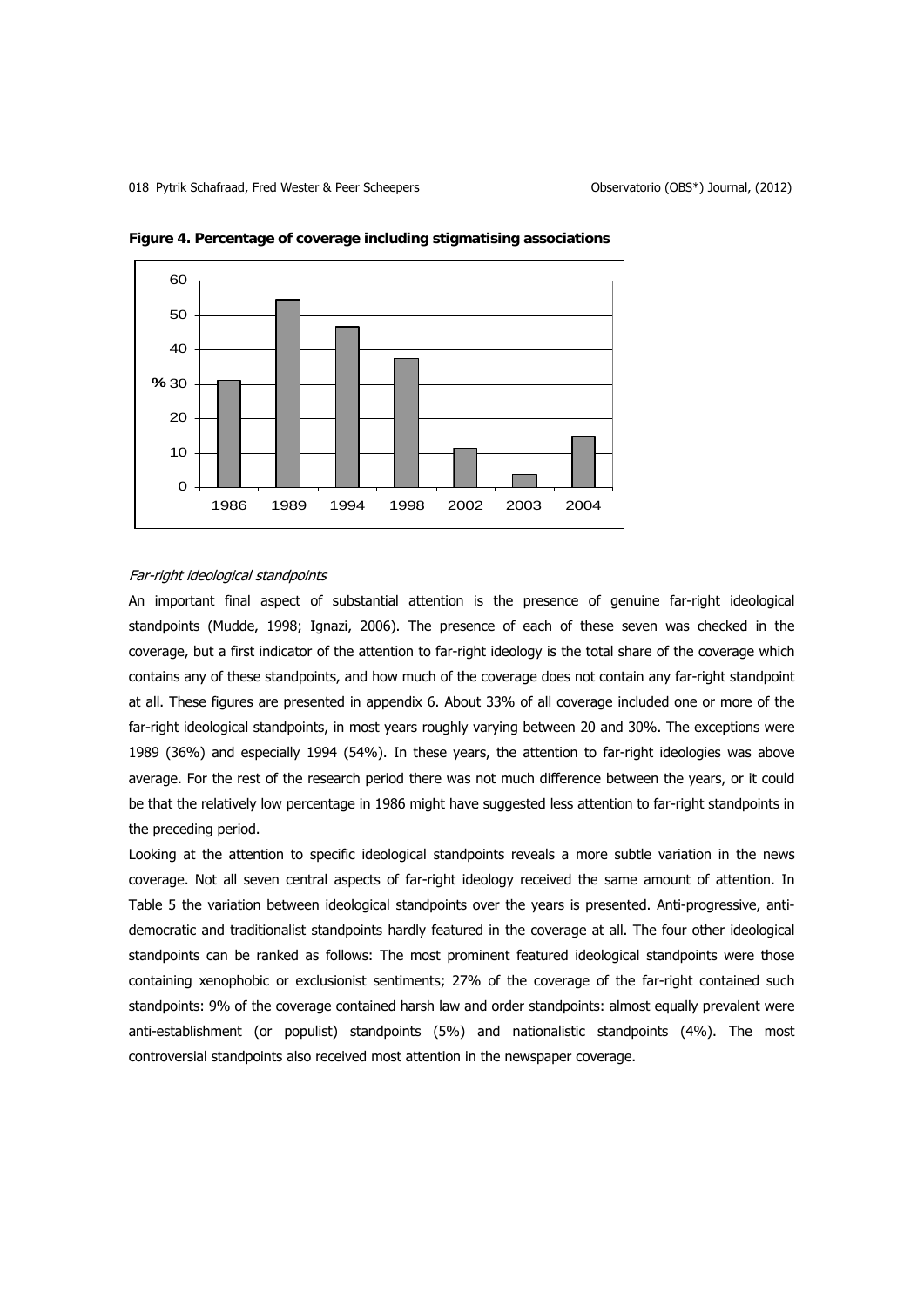Anti-democratic standpoints featured in a small portion of the coverage in the 80s and 90s, as well as in 2004. The anti-establishment and populist far-right standpoints only gained attention from 1998 onwards. Nationalist standpoints were found in the coverage throughout the research period, but mainly in 1989- 1998 (7-10%). As one would expect, by far the most prominent standpoints were the xenophobic or exclusionist standpoints. The peak in the attention to these was also in the period 1989-1998 (>30%), but attention to these standpoints remained on a high level throughout the entire 18 year research period. Harsh law and order standpoints gained more and more attention from 1994 on (4%), and became almost as prominent as xenophobic or exclusionist standpoints in 2003 (16%) and 2004 (13%).

As we can see in Table 5, in 1998, the attention to far-right standpoints was most wide-spread across the seven standpoints. Other years with a significant attention to a relatively wide spectrum of far-right ideological standpoints are 1994, 2002 and 2004. The year of least diversity of far-right ideological standpoints is 1986.

|                              | 1986       | 1989           | 1994 | 1998 | 2002         | 2003 | 2004 | Total |
|------------------------------|------------|----------------|------|------|--------------|------|------|-------|
| n                            | <i>110</i> | 77             | 223  | 96   | 348          | 338  | 122  | 1314  |
| Anti-progressive             | 0          | 0              | 3    | 4    | 3            |      | 0    | 2     |
| Anti-democratic              | 3          | 4              |      | 3    | $\mathbf{0}$ |      | 3    | 2     |
| Anti-establishment/populist* |            | $\overline{4}$ | 0    | 7    | 8            | 4    | 11   | 5     |
| Nationalist*                 | 0          | 10             | 7    | 8    | 3            |      | 4    | 4     |
| Xenophobic or Exclusionist*  | 24         | 36             | 51   | 30   | 22           | 17   | 16   | 27    |
| Law & Order*                 | 2          | 0              | 4    | 9    | 9            | 16   | 13   | 9     |
| Traditionalist               | 0          |                | 0    |      |              |      |      |       |

**Table 5.Percentage of coverage containing far-right ideological standpoints** 

\*) differences significant at  $p < 0.05$ 

There are very few differences between the three newspapers concerning the attention paid to these seven far-right ideological standpoints. There are only two exceptions. The only exception to the neglect of antiprogressive standpoints was de Volkskrant. De Telegraaf paid twice as much attention to law and order standpoints (16%) than de Volkskrant (8%) and NRC Handelsblad (6%). The difference between extra attention to xenophobic and exclusionist standpoints in de Volkskrant (30%), as shown in Appendix 7, is only significant compared to De Telegraaf (23%)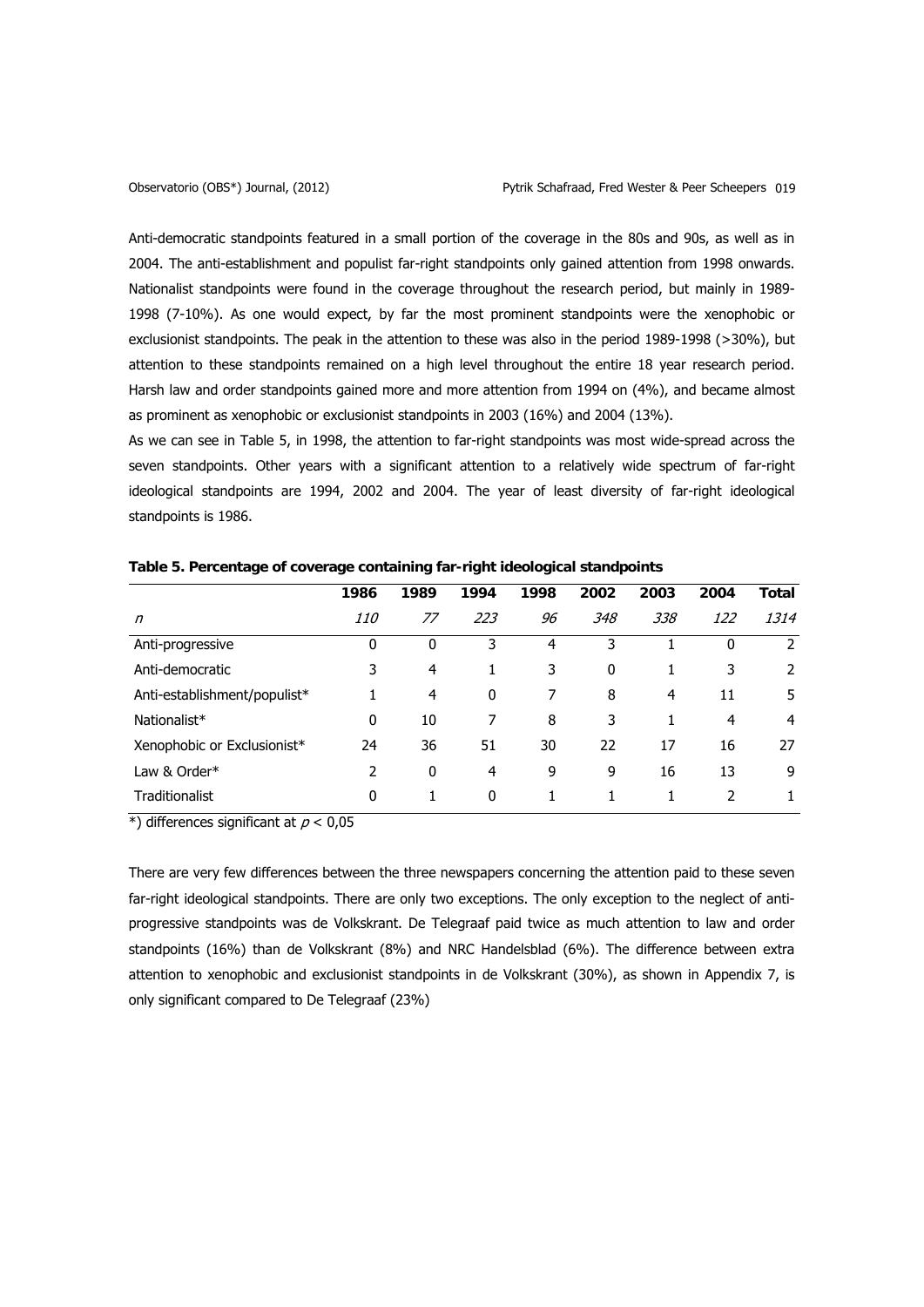#### **Support attention to the far-right**

The fourth aspect of media attention to the far-right is that of support attention. It refers to the degree that the far-right and their standpoints are (de-)legitimated by non-far-right actors. This dimension of newspaper contents is measured in two ways. First we look at the relative attention to favourable and unfavourable attitudes towards the far-right or their ideological standpoints. A second indicator is the attention to public debate and among non-far-right actors about the way one should deal with the far-right.

# Non-far-right actors' attitudes towards the far-right

The first measure, as said, is the extent to which far-right actors are confronted with favourable or unfavourable attitudes of non-far-right actors (NFRA). In half of the coverage these attitudes were not present at all (51%, see Table 6). The remaining half contained mainly exclusively negative attitudes towards the far-right, or far-right standpoints (34%).

When we look at the developments throughout the research period, three periods can be distinguished, as one can see in the table. The first period from 1986 to 1994 was characterised by a dominant and (almost) exclusive presence of NFRA with unfavourable attitudes towards the far-right (35-65%). The coverage contained almost no favourable NFRA attitudes in that period. Although this situation was at its most extreme in 1986, and there was some opening for alternative voices in 1994, the dominance of unfavourable attitudes and the marginality of favourable attitudes towards the far-right remained throughout the whole period.

In the second period (1998-2003) the share of the coverage that contained favourable NFRA attitudes started to break out of its marginal position. Exclusive unfavourable attitudes towards the far-right were still the most frequent and remained a majority (still 28% as compared to 12% for exclusively favourable attitudes in 2003). However, the share of articles that include favourable attitudes towards the far-right increased in this period from 10% to 17% ('exclusively favourable' and 'both favourable and unfavourable' combined). They were no longer an exception. The share of coverage with exclusively unfavourable attitudes in 2002 and 2003 was greater than in 1998, with a peak of 36% in 2002, meaning Fortuyn had a great deal of negative response in the press.

The third period contains only one election year in this study. In 2004 the share of exclusively unfavourable attitudes towards the far-right almost halved compared to 2003 (from 28% to 15%), while the share of the coverage including exclusively favourable attitudes towards the far-right almost doubled from 12 to 21%. The share of articles with both favourable and unfavourable attitudes increased even more sharply and peaked with 19% in that year. This shift means a turn-around of the situation in the previous 17 years.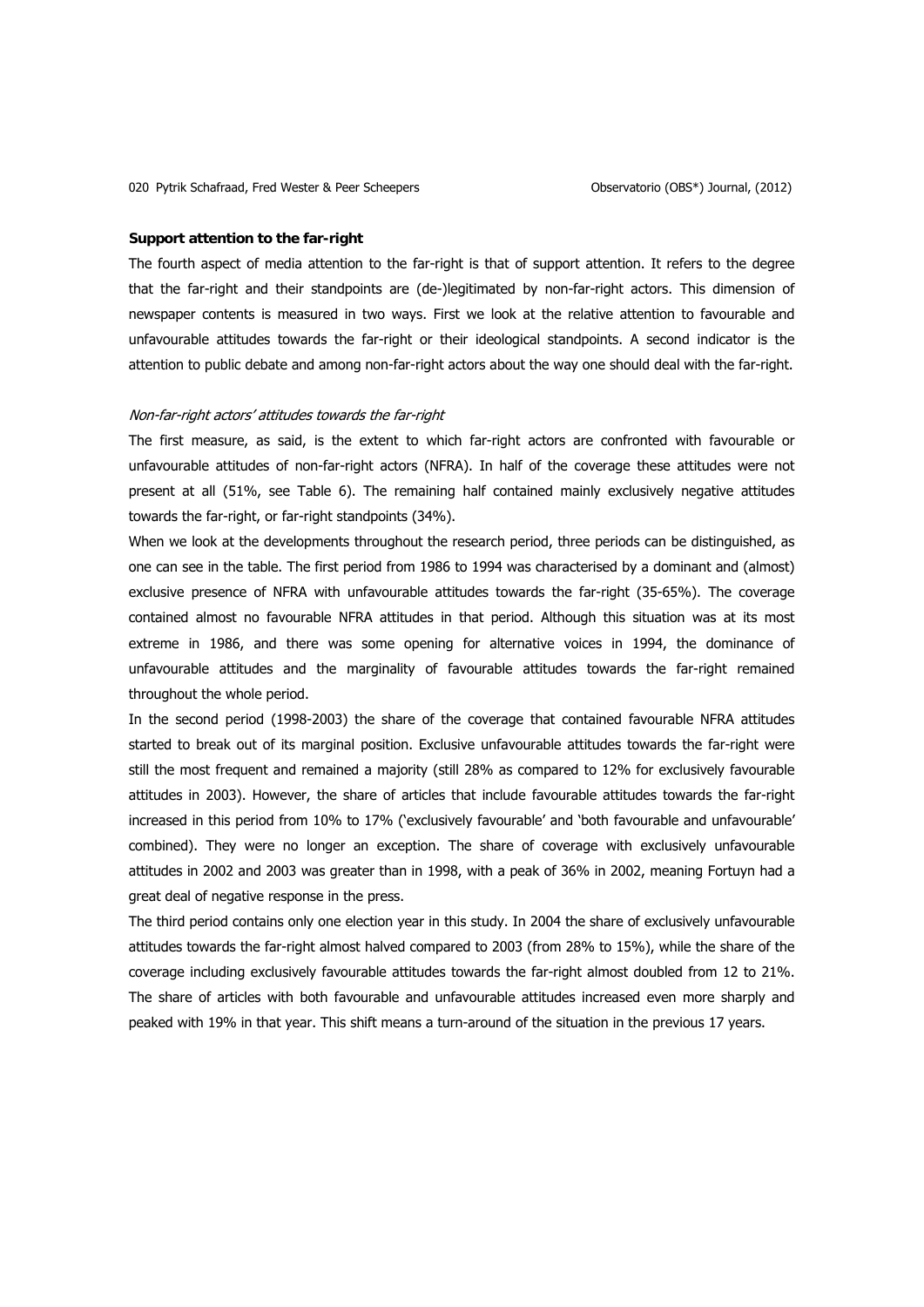| <b>Election year</b>             | 1986 | 1989 | 1994 | 1998 | 2002 | 2003 | 2004 | Total |
|----------------------------------|------|------|------|------|------|------|------|-------|
| N                                | 111  | 77   | 223  | 96   | 348  | 338  | 122  | 1315  |
| No NFRA attitudes                | 32   | 44   | 58   | 67   | 47   | 55   | 45   | 51    |
| Exclusive favourable attitudes   | 3    |      | 3    |      | 13   | 12   | 21   | 10    |
| Exclusive unfavourable attitudes | 65   | 45   | 35   | 23   | 36   | 28   | 15   | 34    |
| Both fay, and unfay, attitudes   |      | 9    | 4    | 3    | 4    | 5    | 19   | 6     |
| Total                            | 100  | 100  | 100  | 100  | 100  | 100  | 100  | 100   |

Table 6. Percentage of coverage with non-far-right actors' attitudes\*

Between newspapers there are modes, but also significant differences. De Volkskrant paid least attention to favourable attitudes (7%) and most to unfavourable attitudes (38%). De Telegraaf paid most attention to favourable attitudes (15%). NRC contained most articles with both favourable and unfavourable attitudes in them (8%), twice as much as the other two newspapers (VK 4%, Tel 3%, see Appendix 8).

# Dealing with the far-right as a topic in the coverage

In general, the far-right is not considered as a 'normal democratic party'. Moreover among politicians and political debaters, civic organisations as well as activists there is a debate going on about how to fight the far-right in the most effective way. Such debates, whatever the strategy under discussion (from criminalisation, to a so called 'cordon sanitaire' or even draconian measures, or the opposite - inclusion in the 'normal political community'), indicate that the far-right receives separate treatment, even if the outcome of such a debate is to include them in the normal political community, because neither socialist, liberal nor confessional parties are subject to such debates (Van Donselaar and Rodrigues, 2006; Jacobs & Swyngedouw, 2002). Therefore coverage that pays attention to such debates is also an indicator that the far-right receives a 'different treatment' or that there is controversy about them among non-far-right actors. Overall a mere 7% of the coverage paid attention to debates on how to deal with the far-right. In the Dutch newspapers this issue received decreasing attention. Whereas it was a relatively relevant issue in 1986 (27%), after the mid-nineties it ceased to be so. It was not totally absent, but with an attention figure of about 5% after 1994, it cannot be said to be a 'hot issue' in the news coverage. There were no significant between-newspaper differences (Appendix 9).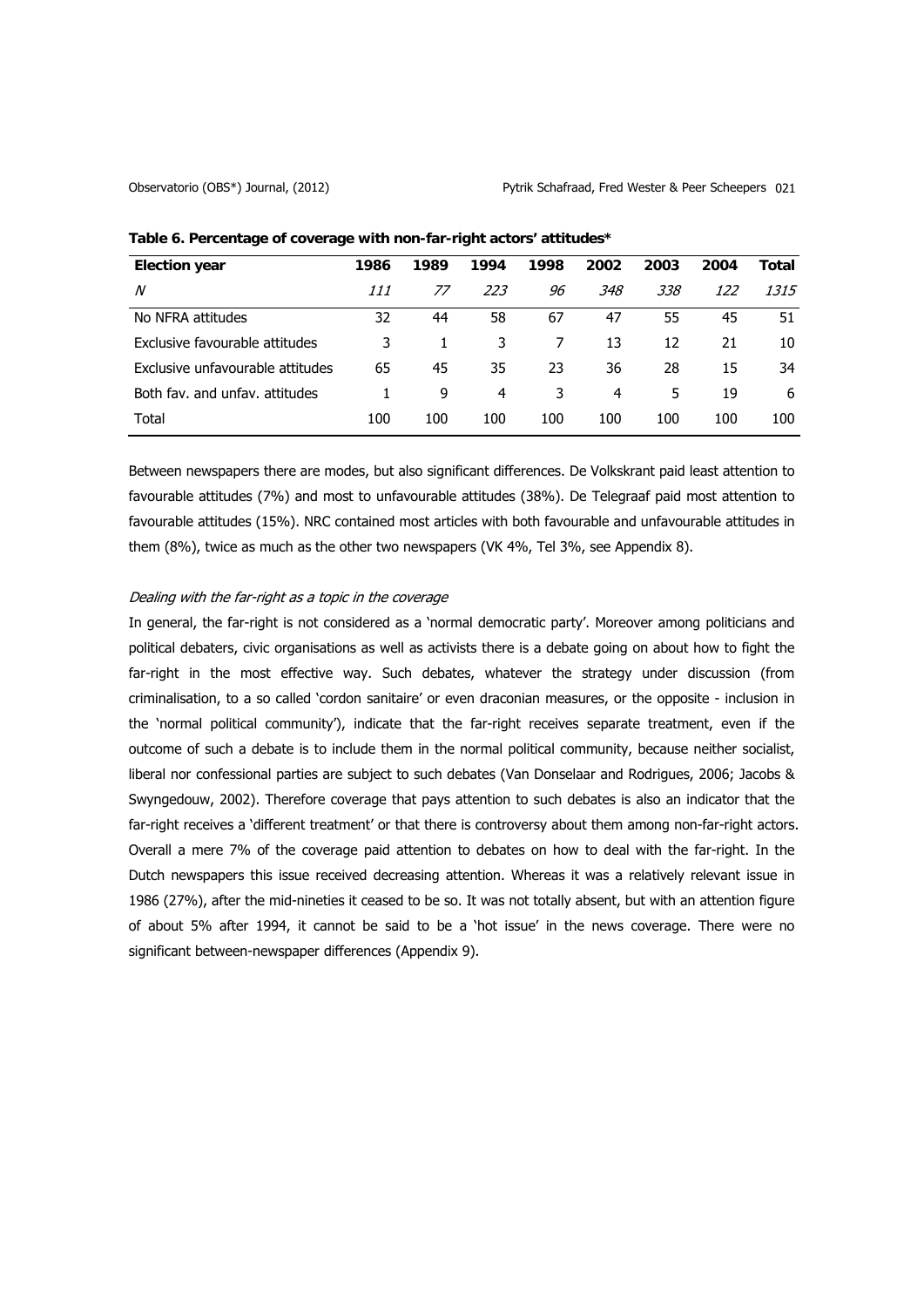



# **Conclusions and discussion**

In this section we will provide answers to the three research questions. While doing that, we will also discuss the value of the preliminary hypotheses that we engaged and used to sharpen our focal point. Following this, we will first give some general conclusions about media attention to the far-right in Dutch newspapers (RQ1), then look at longitudinal variation (RQ2) and close with the expected differences between types of newspapers (H1-6).

## General conclusions

The fact that we found between a few dozens to hundreds of news articles on the far-right in each election year means that the far-right was not neglected in the coverage. Even more significantly, in most of this coverage the far-right is often a prominent actor in headline or body text. In practically all of these articles there were one or more far-right actors, who are actively represented in fifty percent of the total coverage. The following aspects of substantial attention deepen this analysis more thoroughly. One of the first intriguing findings is that far-right actors featured as much in roles in legal conflict as in political actuality, which is the normal every-day role of a political party. Furthermore, stigmatising associations have been used in a quarter of all coverage. Together this is not exactly an image of what Van der Brug, Fennema & Tillie call a 'normal party' (2005: 564). Of all ideological standpoints, as described in the literature, only half of them received more than incidental coverage and only xenophobic or exclusionist standpoints receive a relatively high level of attention. When finally, we look at the fourth aspect of media attention, support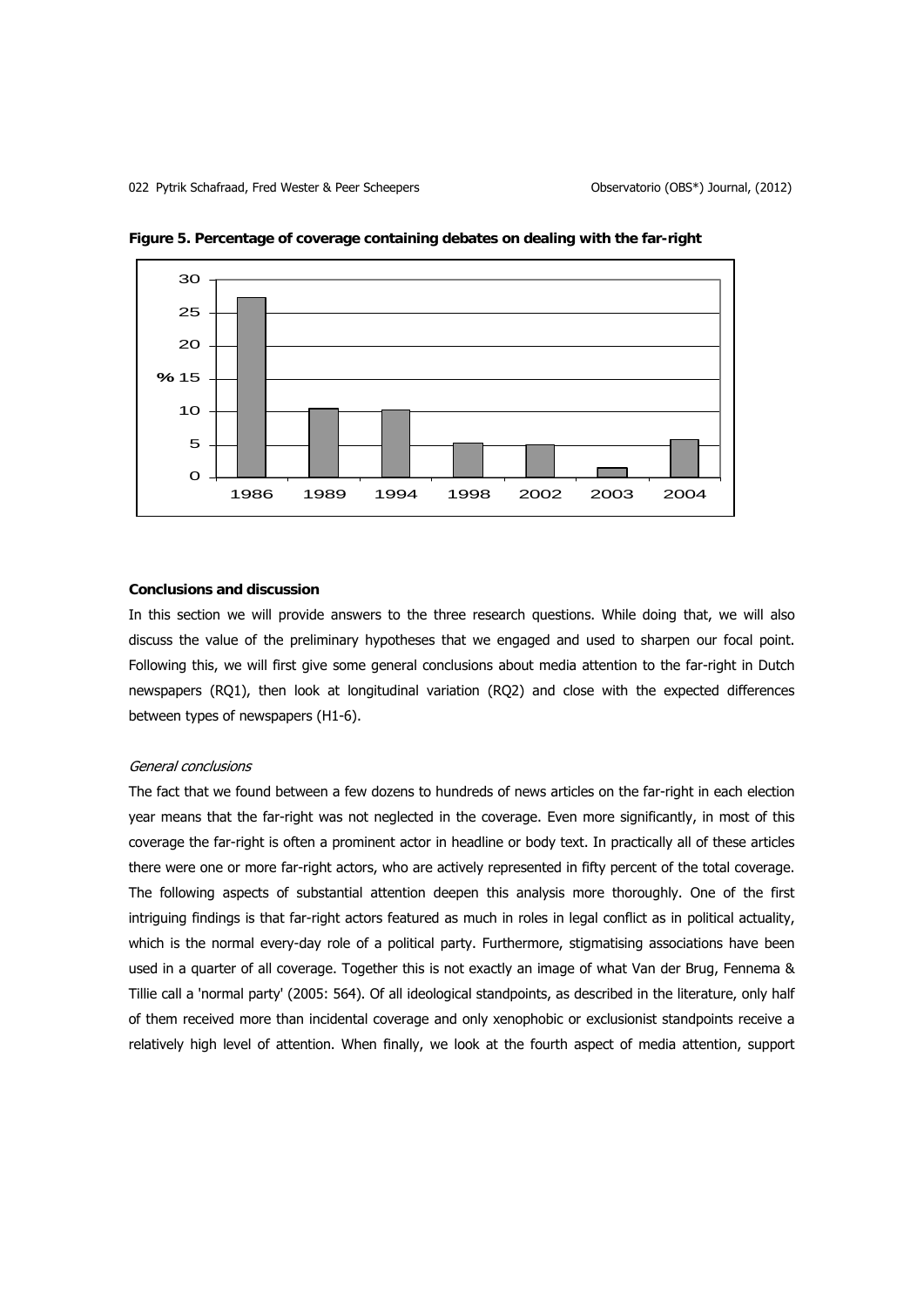attention, half of the coverage contained some attitude towards the far-right. The vast majority of these attitudes is unfavourable. Together with very specific aspects of substantial attention, this creates a media image of a *controversial outsider*. This rather negative media image is not automatically the result of overemphasising certain aspects of the far-right, or even what some have called 'demonising the far-right'. In order to make such statements, we would first need an account of far-right activity and compare that to what was reported in the news. Still, it is clear that we have found that media focused their attention on certain recognisable aspects of the far-right. This focus results in a media image that sets the far-right apart from 'normal parties' by emphasising its controversial characteristics, hence this media image can be described as that of 'the controversial outsider'. In the following section we take a closer look at the development of that media image.

### Longitudinal variation

First of all, the volume attention fluctuated greatly. There were two periods of increased attention, 1994 and the "long election year 2002-2003 (Brants & Van Praag, 2005)", both peaks were simultaneous with a rise in electoral popularity. In 1994, most attention went to Hans Janmaat and his CD, with the numerous incidents in and around the party. In 2002, Fortuyn continuously drew media attention. Media attention was at an all-time high, and continued to be so, also due to the disastrous participation of the LPF in the coalition government, which fell before the end of the year and led to new elections in January, 2003 (see Kleinnijenhuis et al., 2003). With an exception of the election year 2002, formal attention decreased steadily throughout the research period.

In terms of substantial and support attention, we see a double edged pattern. On one side there are tendencies that suggest increasingly more open and diverse media attention to the far-right. There was increasing attention to the far-right in roles in political actuality (and decreasing attention to roles in legal conflict). A greater diversity of far-right standpoints received attention in more than 5% of the coverage after 1998. Not only xenophobic or exclusionist standpoints, but also law and order standpoints and antiestablishment or populist standpoints came more to the fore. Last but not least, next to the serious attention to unfavourable attitudes towards the far-right, more and more attention was given to favourable attitudes to the far-right from 1998 on.

On the other side of the coin, attention to controversial roles and stigmatising associations may have decreased in the second half of the research period, but did not become exceptional. Together with the unfavourable attitudes of NFRA, they remained important aspects of the media attention to the far-right.

All together, this means that media attention to the far-right did change significantly since 1986. In 1986 it was relatively limited and almost exclusively focused on negative aspects of the far-right. During the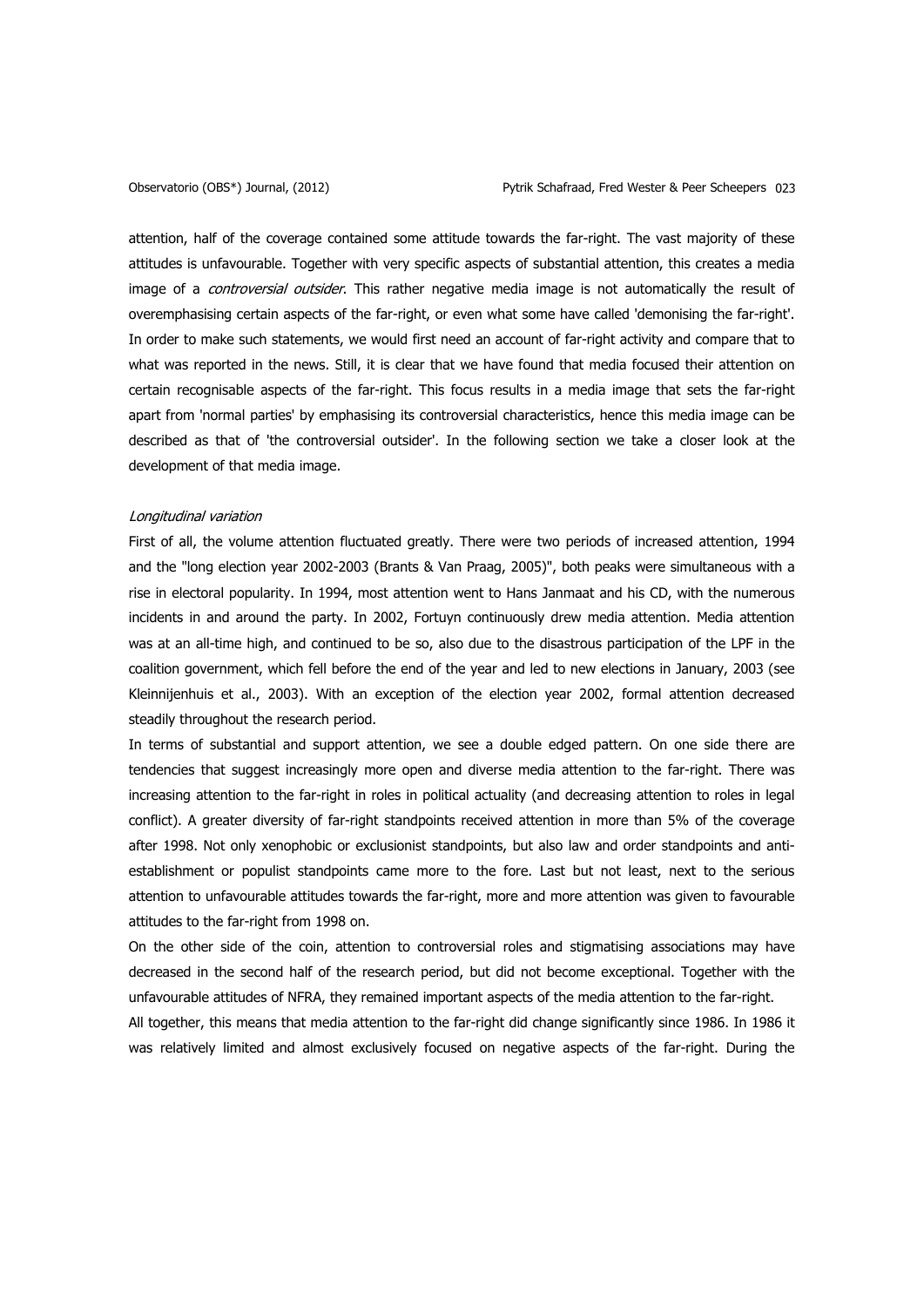nineties there was increasing diversity in media attention, something that continued in the new century. However, the media image of the controversial outsider continued to be used, at least until 2003. The arrival of Fortuyn did not cause an immediate change of media attention to the far-right, other than in volume. Some aspects that were in a process of change already, changed faster. However, Fortuyn also was the focal point for strong counter-reactions, which is reflected in the coverage, as the aspects of media attention that contribute to the controversial outsider image received increased attention as well. It was not until 2004, that these aspects suddenly received much less attention, while the diversity tendency continued. Therefore, it seems that the media image of the far-right in 2004 can no longer be characterised just as that of the controversial outsider.

## Quality and popular newspapers

In the introduction of this chapter, we distinguished de Volkskrant and NRC Handelsblad as quality newspapers and De Telegraaf as a popular newspaper. Based on previous research, we formulated three hypotheses about the differences in media attention to the far-right in the quality papers and the popular paper in our Dutch case study. Here we consider our findings on newspaper differences to see if these hypotheses hold.

Hypothesis 1 stated that VK and NRC were expected to pay both more volume and formal attention to the far-right, than Tel. Indeed, Dutch quality newspapers paid significantly more volume attention to the farright, than the popular Tel did. Concerning formal attention, we did not find a clear distinction between quality and popular papers. As we explained in section 3.2, due to missing data we cannot interpret the findings on front page appearance here. Of the other two variables, headline appearance and prominence, one does support the hypothesis (headline appearance) and one does not (prominence). In conclusion, hypothesis 1 was supported on 2 out of three variables. In terms of volume attention it is confirmed, in terms of formal attention, it found mixed support.

Hypothesis 2 stated that VK and NRC were expected to pay more attention to (a wider range) of substantial attention aspects than Tel. In the analysis we focused this hypothesis on the range of roles (H2a), the range of far-right standpoints (2b). In terms of attention to roles in which the far-right featured, we found one significant difference relevant in terms of hypothesis 2. VK and NRC did indeed pay more attention to the far-right in legal conflict, than Tel did. All other differences were insignificant. Together with this one significant difference they do not refute hypothesis 2a, but they do not form convincing support for it either. In terms of attention to far-right standpoints, we did find some differences, but these seem to express the individual characteristics of the newspapers first. Here too, the differences found are no direct refutation of hypothesis 2b, but form no support for it either.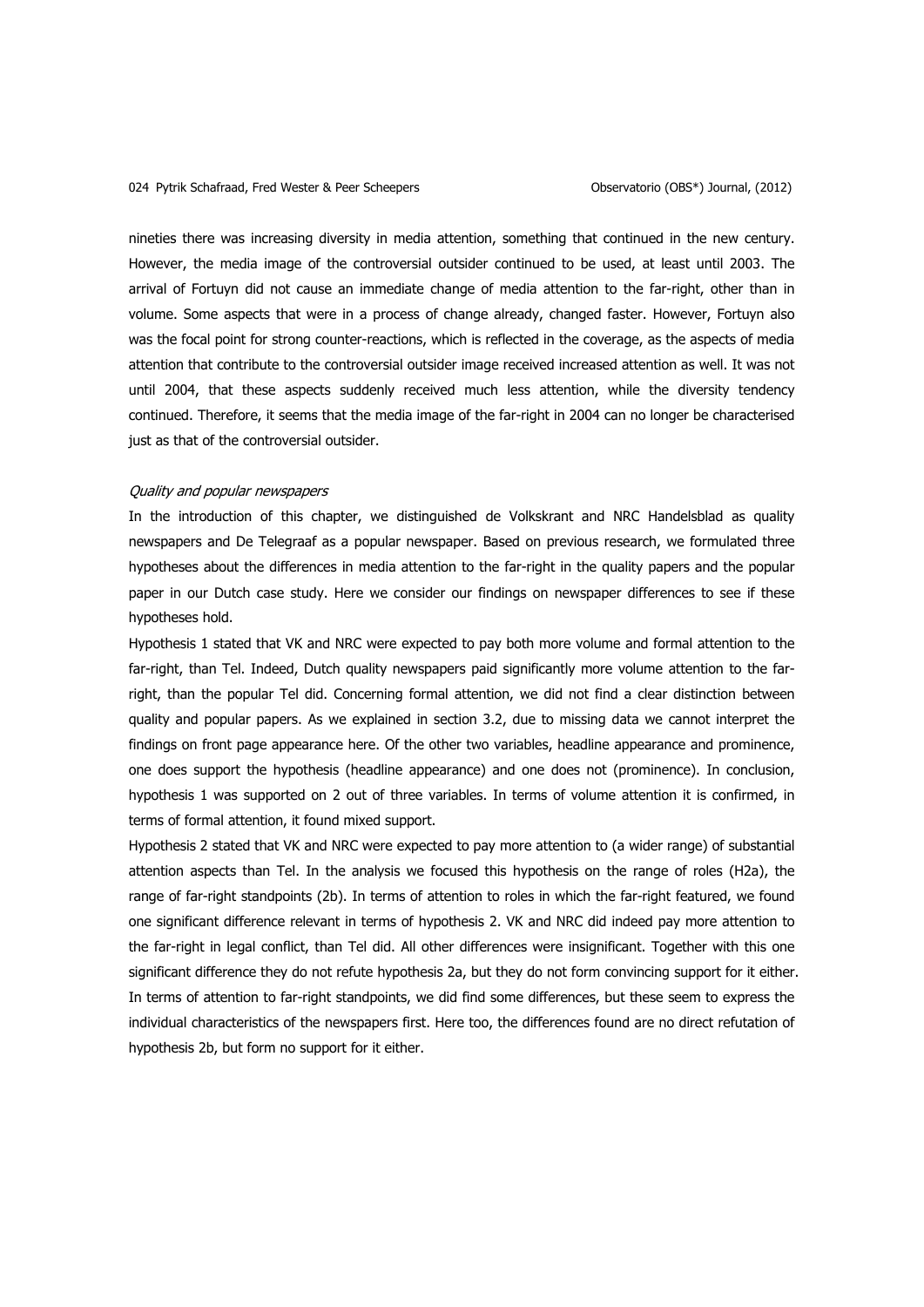The third hypothesis concerned support attention. As, contrary to the German and Flemish cases, the indicator of attention to debate on how to deal with the far-right is not directly related to one particular issue, we did not expect to find particular differences on that indicator. Therefore, we looked only at the attention to favourable and unfavourable attitudes of NFRA towards the far-right. We counted slightly more reported attitudes in the quality newspapers. Unfavourable attitudes featured slightly more in VK and favourable attitudes in Tel. This means that the hypothesis formulated was too general. Specific attitudes turned out to feature in particular newspapers. Hypothesis 3 has to be refuted for the Dutch case.

# Left-leaning and right-leaning newspapers

The second dimension of comparing newspapers was along the lines of political leaning. As we expected, more attention was given to critical aspects of the far-right in the ideologically most distant newspaper, de Volkskrant, based on the ideas of Hallin & Mancini (2003). Again we formulated three general hypotheses to test this general expectation. In order to test these hypotheses in a valid way, differences found between the two quality newspapers are taken as more crucial, to be able to make statements about political differences, because we need to distinguish quality – popular differences from left-leaning – rightleaning differences.

Hypothesis 4 expected more volume and formal attention in the left-leaning VK than in the right-leaning two newspapers. Differences turned out to be relatively small. Concerning volume attention, hypothesis 4 found some support, but the difference between VK and NRC is too small for convincing support. In terms of formal attention there is support, again on one indicator, which again is not enough. Hypothesis 4 therefore, found only weak support in the Dutch case.

The fifth hypothesis that expected more substantial attention in VK can be split into three parts. The first concerns roles of the far-right. Here there were few differences, but one very particular one, namely that VK paid least attention to the far-right in its 'natural habitat' as a political party, in political actuality. This finding refutes H5a, but is a relevant difference between left-leaning and right-leaning newspapers. H5b concerns stigmatising associations. These were expected more in the left-leaning VK, which also occurred in the corpus, but the differences were very small. Last, H5c expected more attention to far-right standpoints in the left-leaning VK. Here we did find a clear difference on some standpoints that indeed distinguish VK from NRC and Tel. It was the only newspaper that reported anti-progressive standpoints. It paid slightly more attention to xenophobic or exclusionist standpoints than NRC, and significantly more than Tel. However, attention to law & order standpoints featured most in Tel. Apparently there is a significant difference between the left-leaning VK and the right-leaning two, but not in the simple opposition of more or less attention to standpoints, but for specific standpoints, where the left-leaning newspaper seems to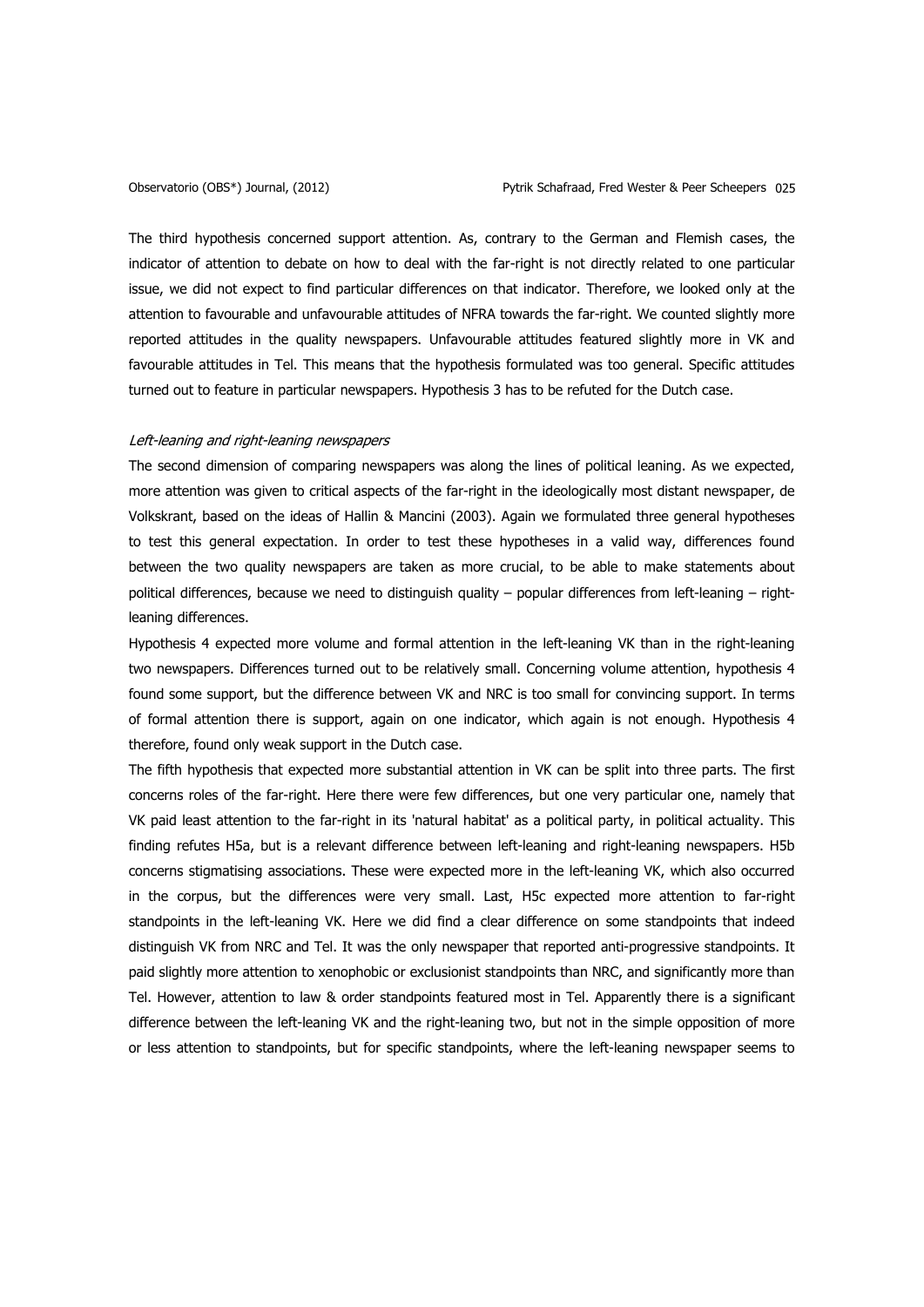emphasis the traditional or 'typical' far-right standpoints, and the right-leaning newspapers emphasis the more conservative or populist standpoints.

The final hypothesis, H6, expected more attention to NFRA attitudes in the left-leaning newspaper than in the right-leaning ones. Here we found a similar difference as in H5c. The left-leaning VK paid most attention to unfavourable attitudes, while the right-leaning NRC paid least attention to unfavourable attitudes and the right-leaning Tel paid twice as much attention to favourable attitudes than the other two. This again, does not exactly support H6, but does suggest a significant difference in emphasis between leftand right-leaning newspapers.

# **Discussion**

In this paper we have shown that with the possible exception of 1986, newspapers did not practice a minimal attention policy. Whether it is a conscious policy or not, throughout most of the research period the coverage is narrowly focussed on negative aspects. Janmaat's accusation that he and his party have been ignored by the media is unjust, but the media attention was relatively negative for most of the research period (in general, journalists did not have to 'dig deep' to find newsworthy negative facts around especially CD and CP'86). In general the media attention can best be described as producing a image of controversial outsiders; this image was one dimensional in 1986 and became more nuanced during the nineties and first years of the new century.

Differences between newspapers were relatively small. Individually they did not produce very different media images. In emphasises there were some differences, both between quality and popular newspapers as well as between left-leaning and right-leaning newspapers. As this case study was carried out on no more than three titles, we need to see if these differences, and their slight degree are representative for the various types of newspapers, or rather are individual differences, in the other countries as well.

# **References**

Brants, K. & Praag, P. van (Eds.) (2005). Politiek en media in verwarring. De verkiezingscampagnes in het lange jaar 2002. Amsterdam: Spinhuis.

Brug, W van der (2003), "How the LPF fuelled discontent: Empirical tests of explanations of LPF support." In Acta Politica 38 (1). Pp. 89-106.

Brug, W. van der (2004), "Issue ownership and party choice." In *Electoral Studies* 23 (2). Pp. 209-233.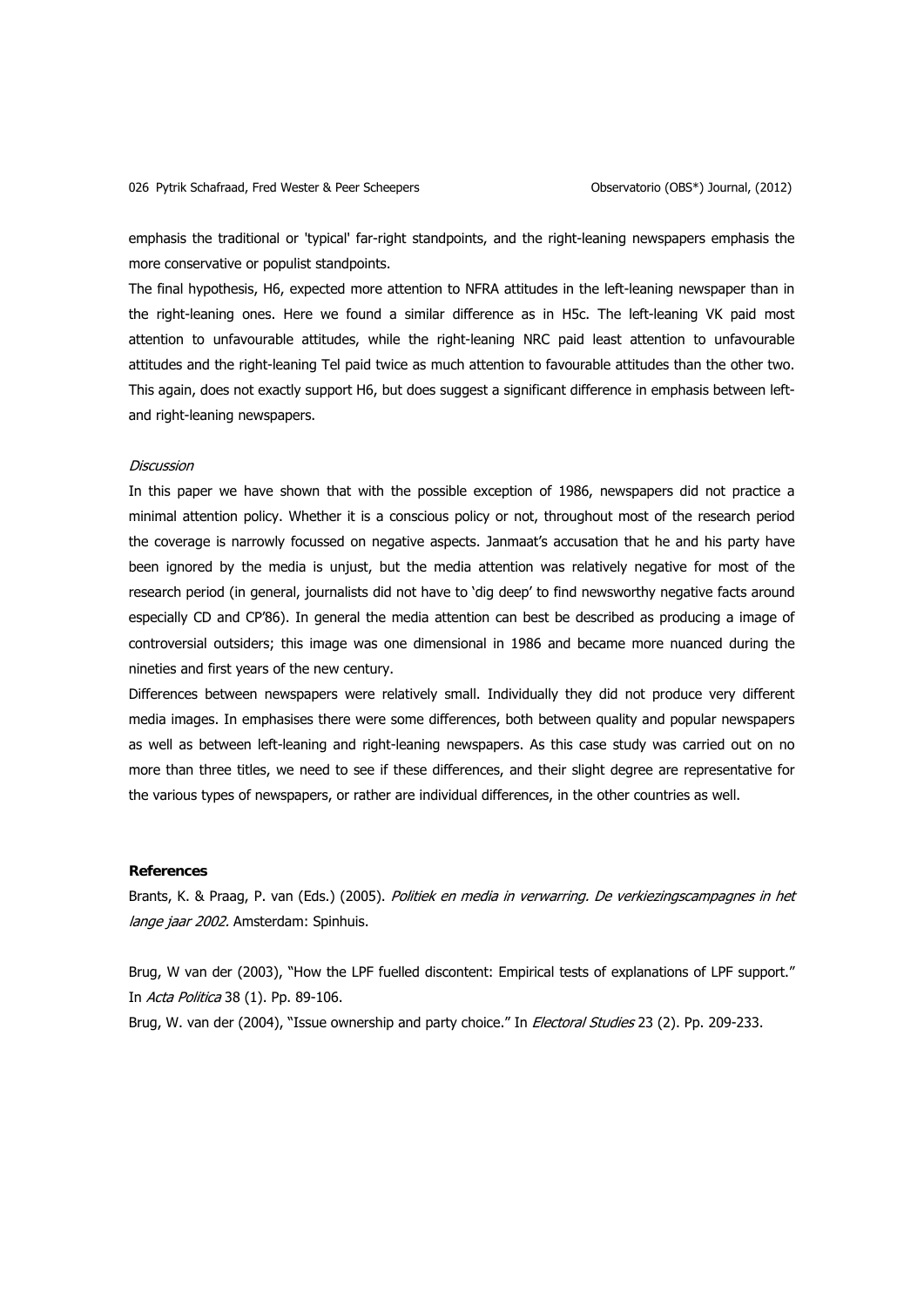Brug, W. van der & M. Fennema (2003), "Protest or mainstream? How the European anti-immigrant parties dveloped into two seperate groups by 1999." In European Journal of Political Research 42 (1). Pp. 55-76.

Brug, W., M. Fennema & J. Tillie (2005), "Why some anti-immigrant parties fail and others succeed. A twostep model of aggretate electoral support." In *Comparative Political Studies* 38 (5). Pp. 537-573.

CBS http://statline.cbs.nl/StatWeb/table.asp?STB=G1:D&LA=nl&DM=SLNL&PA=37278&D1=1,34- 63&D2=a&HDR=T (190906)

Donselaar, J. van (1998), Monitor racisme en extreemrechts. Tweede rapportage: media. Leiden: LISWO.

Donselaar, J van & P. Roderigues (2004), Monitor racisme en extreemrecht Zesde rapportage. Leiden/Amsterdam: LISWO/Anne Frank Stichting.

EIsinga, Rob, Jan Lammers, Marcel Lubbers en Peer Scheepers (1998), "Het electoraat van extreemrechtse partijen: Individuele en contextuele kenmerken, 1982-1996." In Joop van Holsteyn & Cas Mudde, Extreem-rechts in Nederland. Den Haag: SDU. Pp. 93-112.

Fennema, M. (2003), "Some conceptual issues and problems in the comparison of anti-immigrant parties in Western Europe." In Party Politics 3 (4). Pp. 473-492.

Hallin, D. and Mancini, P. (2005). Comparing media systems. Three models of media and politics. Cambridge: Cambridge University Press.

Holsteyn, J. van, I van Galen en J. den Ridder (2003), "In the eye of the beholder: the perception of the List Pim Fortuyn and the parliamentary elections of May 2002." In Acta Politica 38 (1). Pp. 69-87.

Ignazi, P. (2006). Extreme right parties in Western Europe. Oxford: Oxford University Press. [second edition]

Jacobs, D. & Swyngedouw, M. (2002) Extreemrechts en stemrecht voor migranten. Centrale punten in het Belgisch 'debat' over integratie. Migrantenstudies 18, 211-224.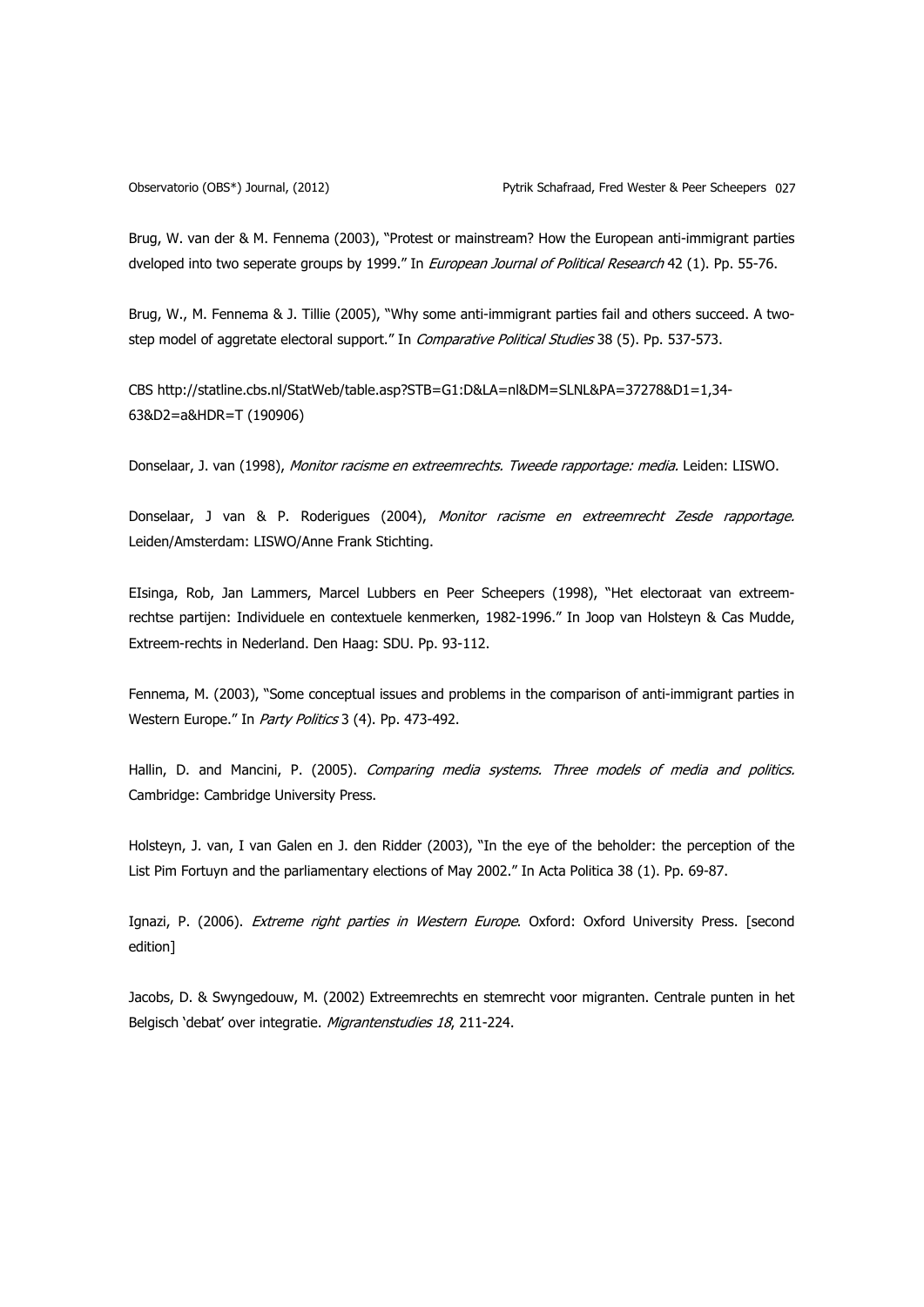Kaiser, A. (1994), 'Een wereld van papier. Werkwijze en uiterlijk van de Nederlandse kranten.' In J. Bardoel & J. Bierhoff (red.), Media. Feiten, structuren. Groningen: Wolters-Noordhoff. Pp 126-144.

Kitschelt, H. & A.. J McGann (1995), The radical right in Western Europe: a comparative analysis. Ann Arbor: University of Michigan Press.

Kleinnijenhuis, Jan, Dirk Oegema, Jaap de Ridder, Anita van Hoof en Rens Vliegenthart. (2003). De Puinhopen in het nieuws. De rol van de media bij de Tweede Kamer verkiezingen van 2002. Alphen aan de Rijn: Kluwer.

Koopmans, Ruud (2001), "Duitsland en het rechtsextremisme: Hoe de blik op het verleden leidt tot verblinden in het heden." In Joost Kleuters & Erika Poettgens (eds.), Duitsland in beweging. Nijmegen: Centrum voor Duitslandstudies. Pp. 70-75.

Koopmans, Ruud & Susan Olzak (2004), 'Discursive opportunities and the evolution of right-wing violence in Germany.' In American journal of Sociology 110 (1). Pp 198-230.

Krippendorf, Klaus (2004), Content analysis. An introduction to its methodology. London: SAGE.

Kühnel, Wolfgang (1998), "Hitler's Grandchildren? The re-emergence of a right wing social movement in Germany." In T. Bjorgo (ed.) Nation & Race.

Lubbers, Marcel (2001), Exclusionist electorates. Extreme right-wing voting in Western Europe. Nijmegen: ICS.

Lubbers, Marcel & Peer Scheepers (2001), "Explaining the trend in extreme right-wing voting: germany 1989-1998." In European Sociological Review 17 (4). Pp 431-449.

Mudde, C. (1998). The Extreme Right Party Family. An Ideological Approach. Leiden: Department of Politics, Leiden University.

Neuendorf, Kimberly (2002). The content analysis quidebook. London: SAGE.

Pels, Dick (2003), De geest van Pim. Het gedachtegoed van een politieke dandy, Amsterdam: Anthos, 2003.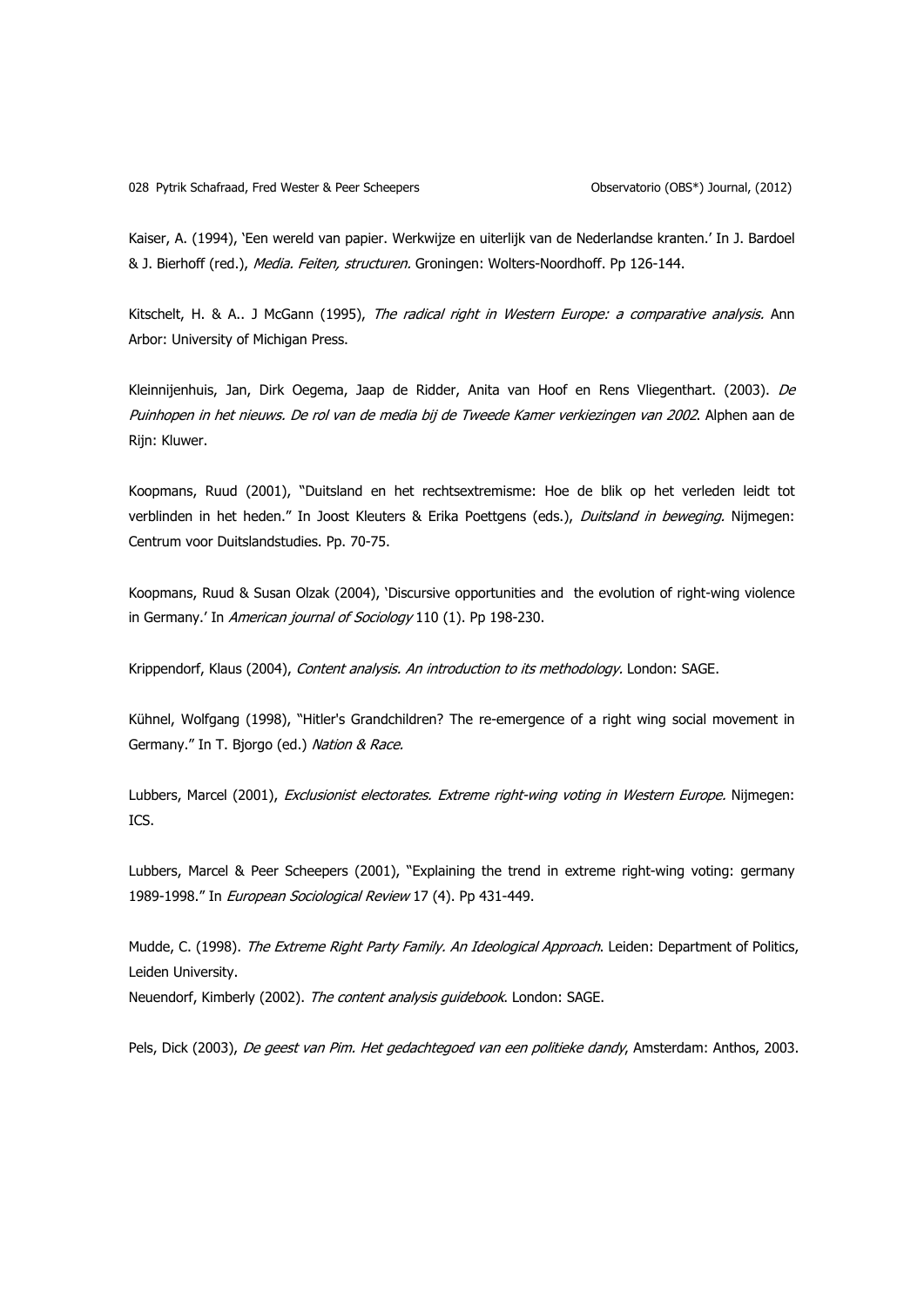Praag, Phillip van (2003), "The winners and losers in a turbulent political year." In Acta Politica 38 (1). Pp. 5-22.

Rensen, Peter (1994). Dansen met de duivel. Undercover bij de Centrum Democraten. Amsterdam: L.J. Veen

Schafraad, Pytrik, Fred Wester & Peer Scheepers (2006) 'Using 'new' data sources for 'old' newspaper research: Developing guidelines for data collection.' In *Communications* 31 (4). Pp. 455-467.

Scheepers, Peer, Rob Eisinga en Jan Lammers (1993), "Het electoraat van de Centrum Partij/Centrum Democraten in de periode 1982-1992." In Mens en Maatschappij 68 (3). Pp.360-385.

Schmitt, Hermann (2005), 'The European Parliament Elections of 2004. Still second order?' In West European Politics 28 (3). Pp 650-679.

Scholten, O. & Ruigrok, N. (2006), Politiek en politici in het nieuws in vijf landelijke dagbladen. De Nederlandse Nieuwsmonitor. Amsterdam: Stichting Het Pers Instituut.

Scott, W. A. (1955). reliability of content analysis: The case of nominal scale coding. Public Opinion Quarterly, 19, p. 503-515.

Steward, J., Mazzoleni, G. & Horsfield, B. (2003). Conclusion: Power to the media managers. In G. Mazzoleni, J. Steward and B. Horsfield (Eds.), The media and neopopulism. A contemporary comparative analysis (pp. 217-237). Westport/London: Praeger.

Ward, David (2004), A mapping of media concentration and ownership in ten European countries. Hilversum: Commisariaat voor de Media.

Wester, Fred & Martine van Selm (2006). "Inhoudsanalyse als systematisch kwantificerende werkwijze." In F. Wester,, K. Renckstorf & P. Scheepers (eds.), Onderzoekstypen in de Communicatiewetenschap (pp. 134-162). Alphen aan de Rijn: Kluwer (Second edition).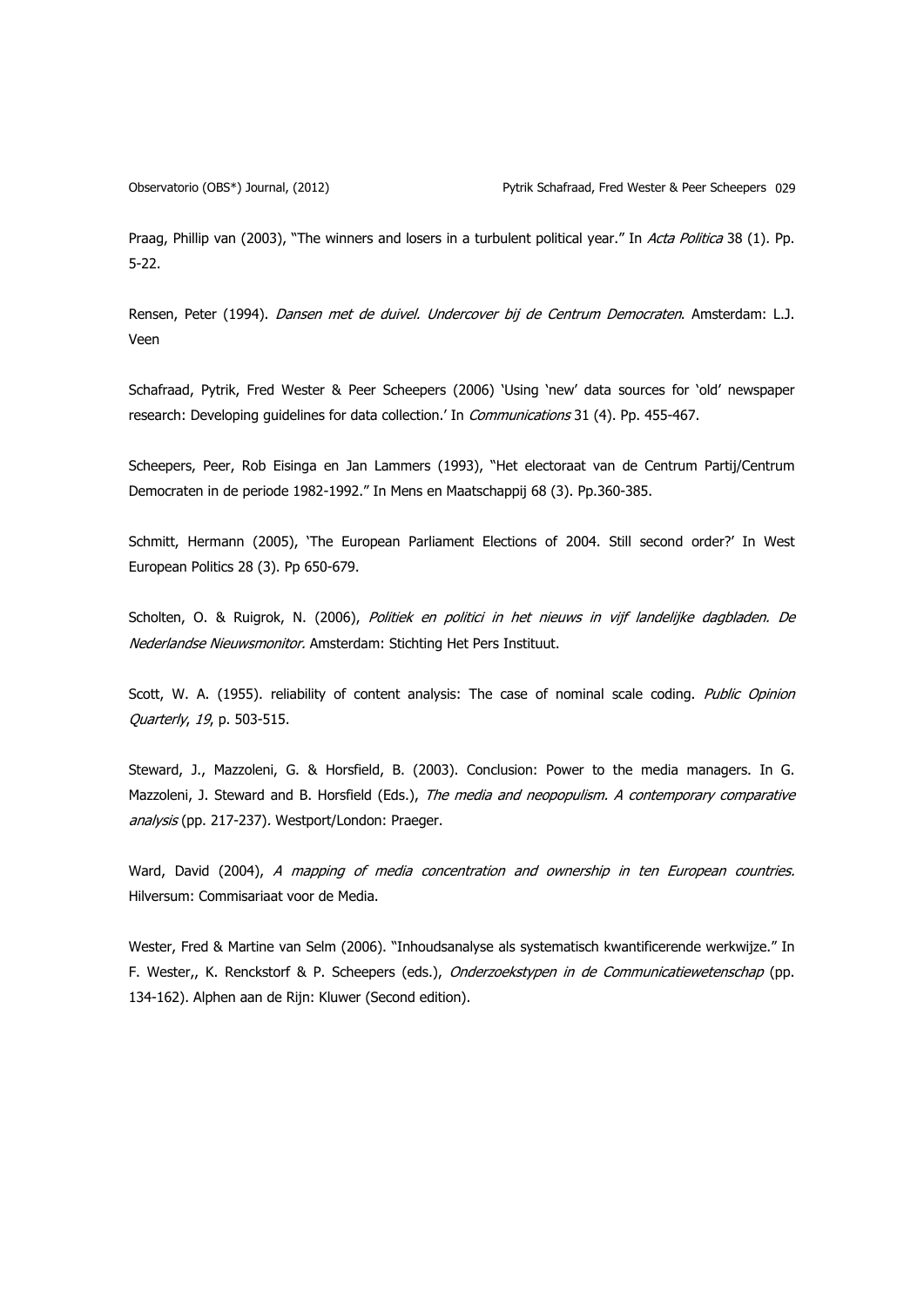# 030 Pytrik Schafraad, Fred Wester & Peer Scheepers **Canadian Schemers Conservatorio (OBS\*)** Journal, (2012)

# **Appendixes**

| Size of articles per newspaper<br><b>Appendix 1</b> |     |            |     |              |  |
|-----------------------------------------------------|-----|------------|-----|--------------|--|
| Newspaper                                           | VK. | <b>NRC</b> |     | Tel Total    |  |
| n                                                   | 464 |            |     | 521 330 1315 |  |
| $S$ (<150 words)                                    | 13  | 12         | 18  | 14           |  |
| $M(150 - 400$ words)                                | 30  | 30         | 45  | 34           |  |
| L $($ >400 words)                                   | 56  | 58         | 37  | 52           |  |
| Total                                               | 100 | 100        | 100 | 100          |  |

| Appendix 2          | Front page, headline & prominence |      |            |       |  |  |  |  |
|---------------------|-----------------------------------|------|------------|-------|--|--|--|--|
| Newspaper           | VK                                | NRC. | Tel        | Total |  |  |  |  |
| n                   | 464                               | 521  | <i>330</i> | 1315  |  |  |  |  |
| Frontpage           | 13                                | 13   | $4*$       | 11    |  |  |  |  |
| Headline appearance | 54                                | 40   | 44         | 46    |  |  |  |  |
| Prominence          | 54                                | 43   | 53         | 49    |  |  |  |  |

\*) De Telegraaf figure is an underestimation, as De Telegraaf corpus retrieved from Lexis-Nexis did not contain this information.

# **Appendix 3 Representation of the far-right in three newspapers**

| Newspaper              | VK  | NRC. | Tel        | Total |
|------------------------|-----|------|------------|-------|
| n                      | 464 | 521  | <i>330</i> | 1315  |
| No representation      |     |      |            |       |
| Passive representation | 48  | 44   | 45         | 46    |
| Active representation  | 51  | 55   | 52         | 53    |
| Total                  | 100 | 100  | 100        | 100   |

| Appendix 4                      | Situated roles per newspaper |            |     |       |  |  |  |
|---------------------------------|------------------------------|------------|-----|-------|--|--|--|
| Newspaper                       | VK                           | <b>NRC</b> | Tel | Total |  |  |  |
| n                               | 464                          | 521        | 329 | 1314  |  |  |  |
| In elections*                   | 61                           | 53         | 57  | 57    |  |  |  |
| In political actuality*         | 9                            | 23         | 20  | 18    |  |  |  |
| In legal conflict*              | 17                           | 16         | 11  | 15    |  |  |  |
| In extra-parliamentary activity | 14                           | 15         | 10  | 13    |  |  |  |
| In normal internal situations   | 3                            | 4          | 4   | 4     |  |  |  |
| In negative internal situations | 11                           | 11         | 9   | 10    |  |  |  |

\*) differences significant at  $p < 0.05$ 

# **Appendix 5 Stigmatising associations per newspaper**

| <b>Newspaper</b>          | VΚ  | NRC. | Tel        | Total |
|---------------------------|-----|------|------------|-------|
| n                         | 464 | 521  | <i>330</i> | 1315  |
| Stigmatising associations | 24  | 20   | 21         | 22    |
| None                      | 76  | 80   | 79         | 78    |
| Total                     | 100 | 100  | 100        | 100   |